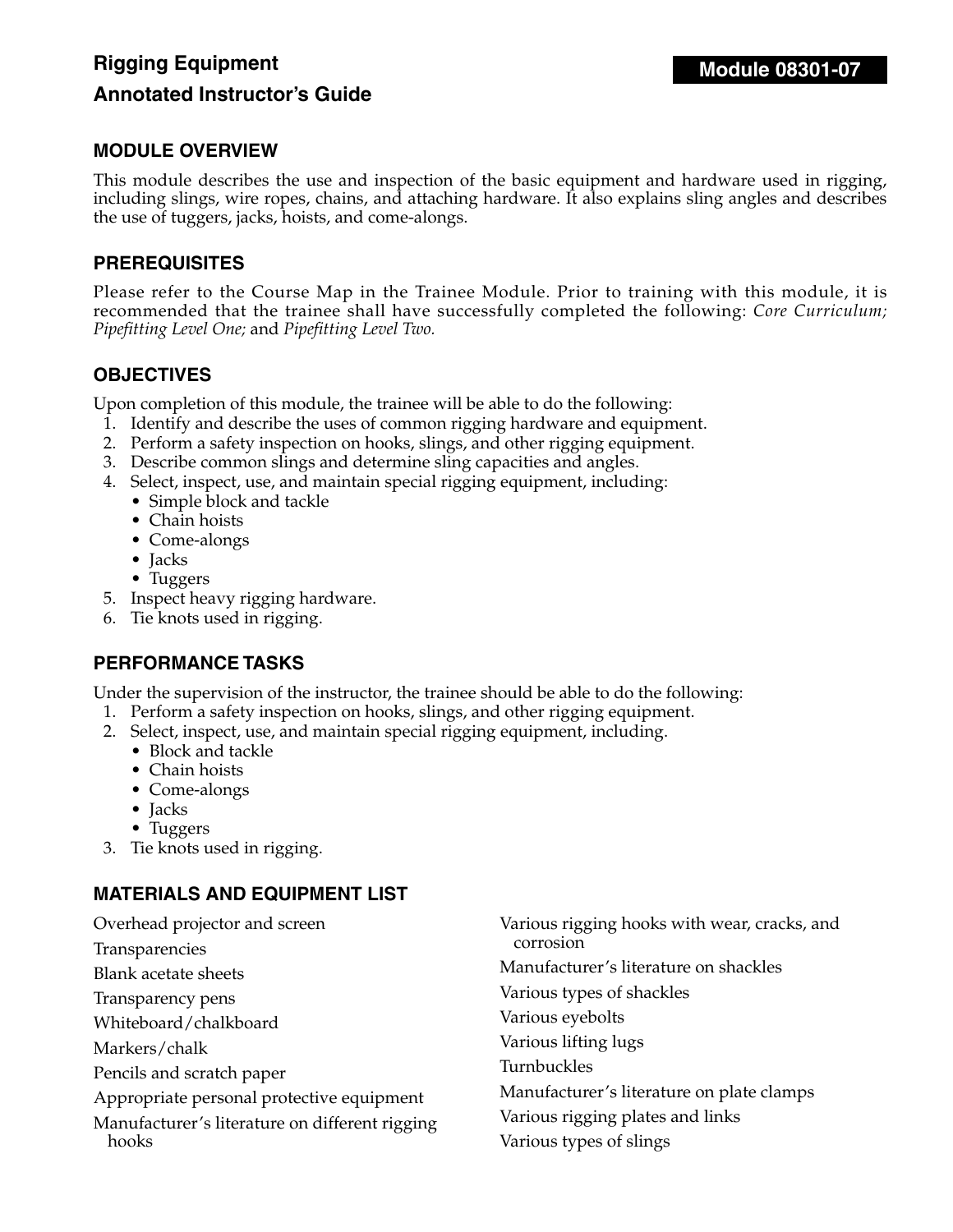Rigging pocket guide *29 CFR Section 1926.251, Rigging Equipment for Material Handling* Samples of wire rope that have failed inspection Rope for tying knots Block and tackle lifting system Sample loads for lifting Spur-geared chain hoist Electric chain hoist

Ratchet-lever hoist or come-along Ratchet jack Screw jack Hydraulic jack Tugger Quick Quiz\* Module Examinations\*\* Performance Profile Sheets\*\*

\* Located in the back of this module \*\*Located in the Test Booklet.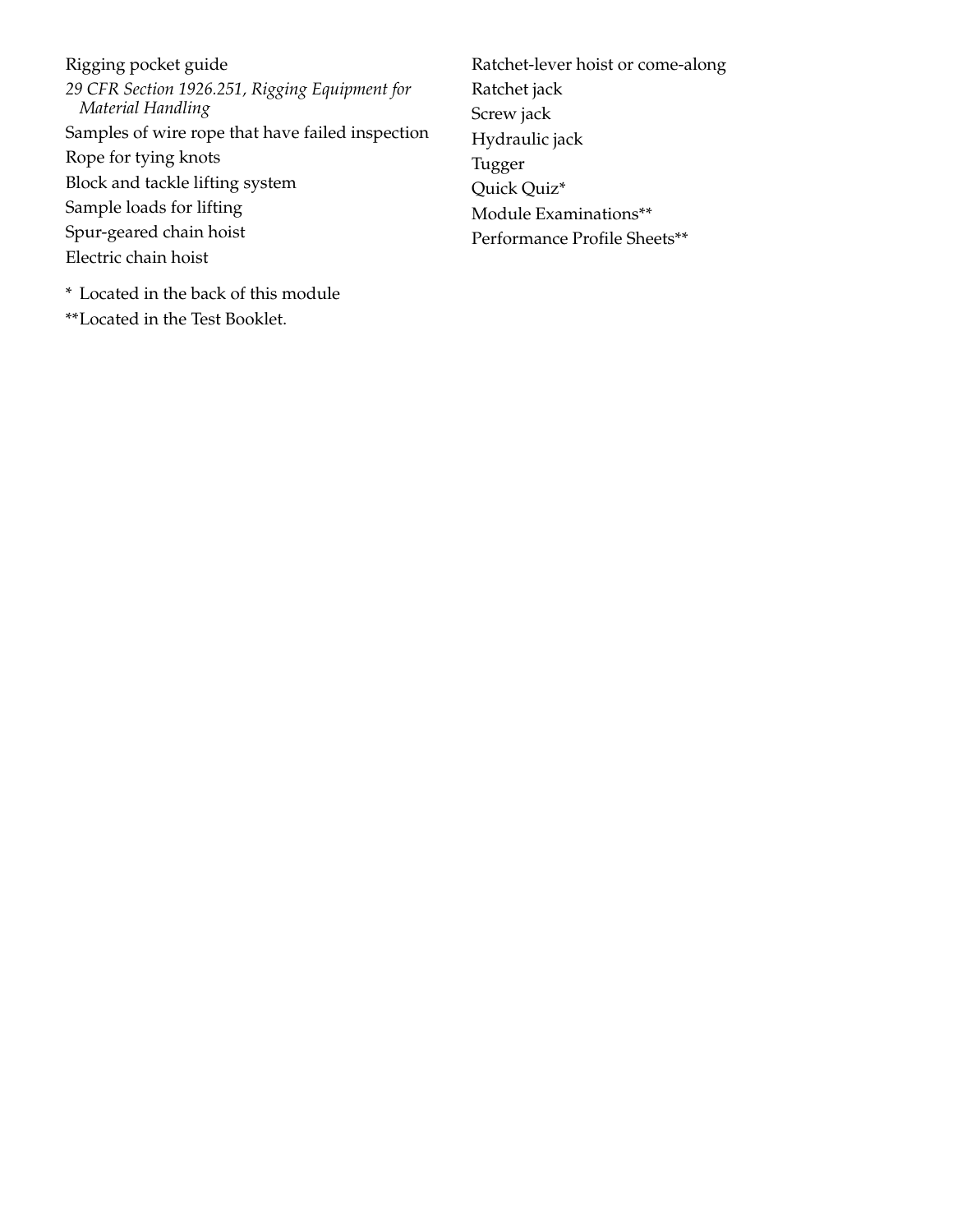Ensure that the trainees are equipped with appropriate personal protective equipment and know how to use it properly. This module requires trainees to use various types of hoists, jacks, and tuggers. Ensure that all trainees are briefed on lifting safely and any other shop safety procedures. This module may require that the trainees visit job sites. Ensure that trainees are briefed on site safety policies prior to any site visits.

# **ADDITIONAL RESOURCES**

This module is intended to present thorough resources for task training. The following reference work is suggested for both instructors and motivated trainees interested in further study. This is optional material for continued education rather than for task training.

*Occupational Safety and Health Standards for the Construction Industry, 29 CFR Part 1926*. Washington, DC: OSHA Department of Labor, U.S. Government Printing Office.

# **TEACHING TIME FOR THIS MODULE**

An outline for use in developing your lesson plan is presented below. Note that each Roman numeral in the outline equates to one session of instruction. Each session has a suggested time period of 2½ hours. This includes 10 minutes at the beginning of each session for administrative tasks and one 10-minute break during the session. Approximately 10 hours are suggested to cover *Rigging Equipment*. You will need to adjust the time required for hands-on activity and testing based on your class size and resources. Because laboratories often correspond to Performance Tasks, the proficiency of the trainees may be noted during these exercises for Performance Testing purposes.

| Topic                                                                                                                                                                    | <b>Planned Time</b> |
|--------------------------------------------------------------------------------------------------------------------------------------------------------------------------|---------------------|
| <b>Session I. Introduction and Rigging Hardware</b>                                                                                                                      |                     |
| A. Introduction                                                                                                                                                          |                     |
| B. Rigging Hardware                                                                                                                                                      |                     |
| <b>Session II. Slings and Tag Lines</b>                                                                                                                                  |                     |
| A. Slings                                                                                                                                                                |                     |
| B. Laboratory – Trainees practice performing a safety inspection on hooks,<br>slings, and other rigging equipment. This laboratory corresponds to<br>Performance Task 1. |                     |
| C. Tag lines                                                                                                                                                             |                     |
| D. Laboratory – Trainees practice tying knots used in rigging. This<br>laboratory corresponds to Performance Task 3.                                                     |                     |
| <b>Session III. Block and Tackle and Hoists</b>                                                                                                                          |                     |
| A. Block and Tackle                                                                                                                                                      |                     |
| <b>B.</b> Chain Hoists                                                                                                                                                   |                     |
| C. Ratchet-Lever Hoists and Come-Alongs                                                                                                                                  |                     |
| D. Jacks                                                                                                                                                                 |                     |
| E. Tuggers                                                                                                                                                               |                     |
| F. Laboratory – Trainees practice selecting, inspecting, and using special<br>rigging equipment. This laboratory corresponds to Performance Task 2.                      |                     |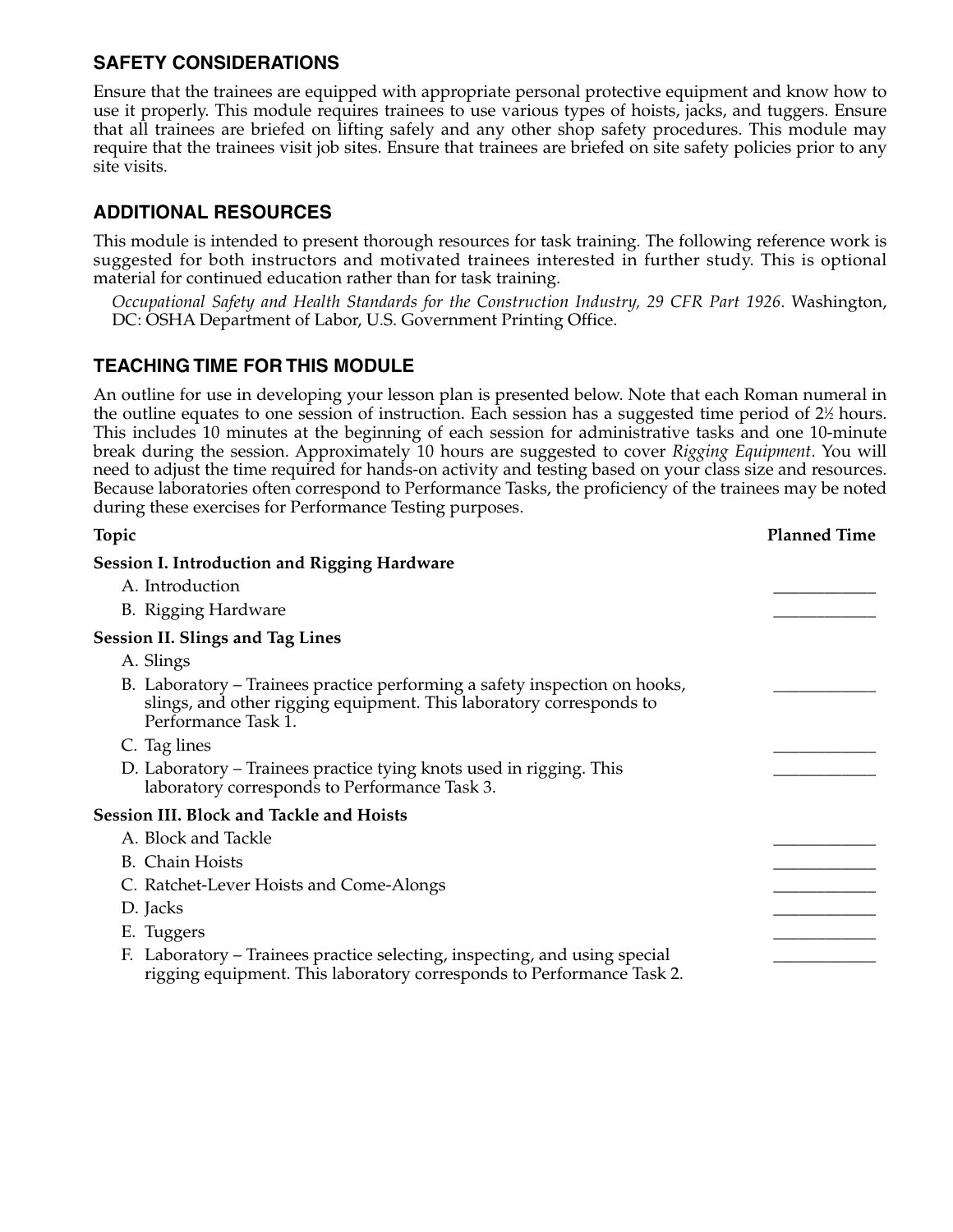#### **Session IV. Review, Module Examination, and Performance Testing**

A. Module Review

- B. Module Examination
	- 1. Trainees must score 70% or higher to receive recognition from NCCER.
	- 2. Record the testing results on Craft Training Report Form 200, and submit the results to the Training Program Sponsor.
- C. Performance Testing
	- 1. Trainees must perform each task to the satisfaction of the instructor to receive recognition from NCCER. If applicable, proficiency noted during laboratory exercises can be used to satisfy the Performance Testing requirements.
	- 2. Record the testing results on Craft Training Report Form 200, and submit the results to the Training Program Sponsor.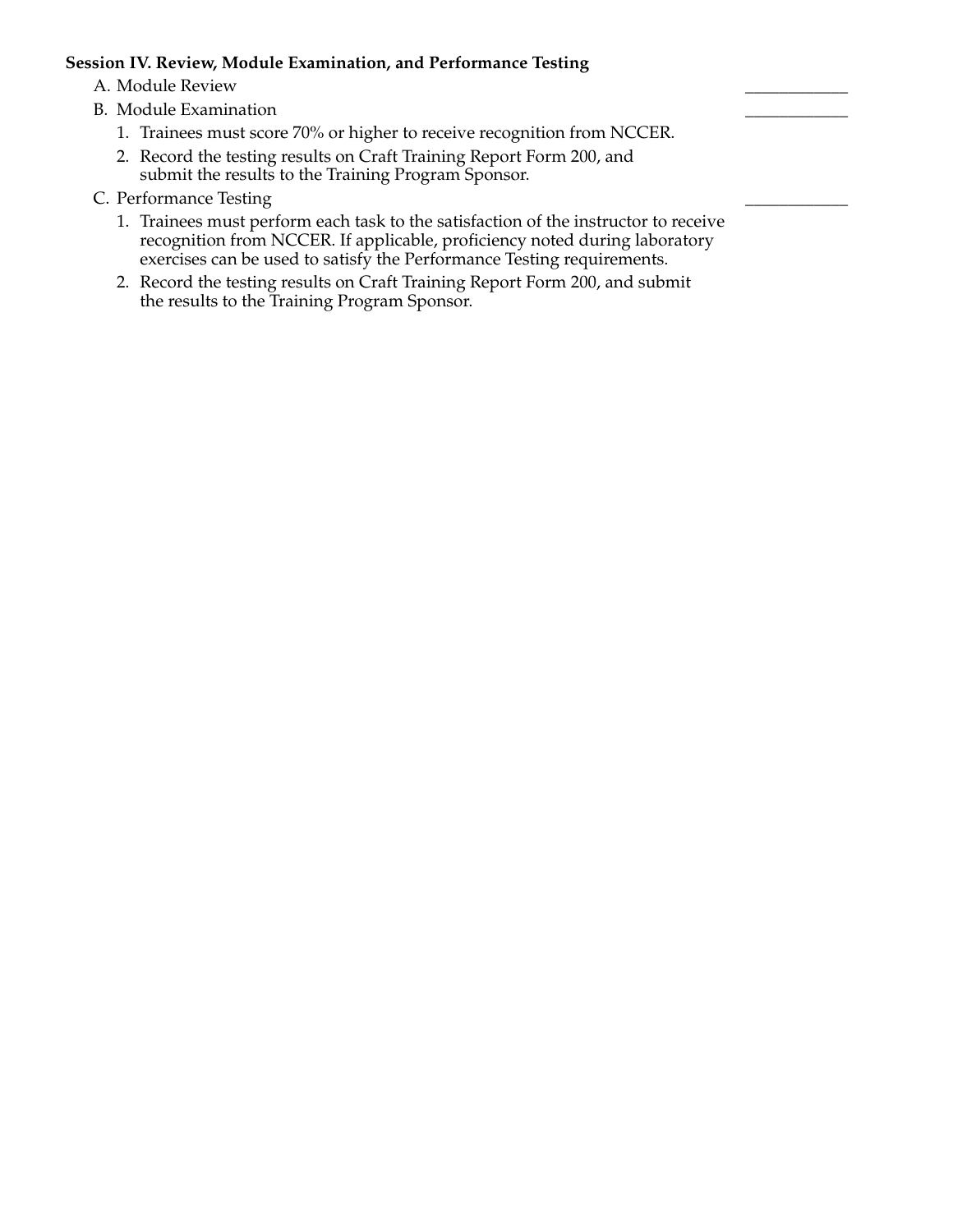# **Rigging Practices Annotated Instructor's Guide**

#### **MODULE OVERVIEW**

This module describes basic rigging and crane hazards and related safety procedures, provides an overview of personnel lift lifting and lift planning, and introduces load charts and load balancing. It includes instructions for rigging and lifting pipe.

#### **PREREQUISITES**

Please refer to the Course Map in the Trainee Module. Prior to training with this module, it is recommended that the trainee shall have successfully completed the following: *Core Curriculum; Pipefitting Level One; Pipefitting Level Two;* and *Pipefitting Level Three,* Module 08301-07.

## **OBJECTIVES**

Upon completion of this module, the trainee will be able to do the following:

- 1. Identify and use the correct hand signals to guide a crane operator.
- 2. Identify basic rigging and crane safety procedures and determine the center of gravity of a load.
- 3. Identify the pinch points of a crane and explain how to avoid them.
- 4. Identify site and environmental hazards associated with rigging.
- 5. Properly attach rigging hardware for routine lifts and pipe lifts.
- 6. Identify the components of a lift plan.

#### **PERFORMANCE TASKS**

Under the supervision of the instructor, the trainee should be able to do the following:

- 1. Determine the center of gravity of a load.
- 2. Properly attach rigging hardware for routine lifts.
- 3. Use and interpret hand signals.
- 4. Determine sling tension.

# **MATERIALS AND EQUIPMENT LIST**

Overhead projector and screen Transparencies Blank acetate sheets Transparency pens Whiteboard/chalkboard Markers/chalk Pencils and scratch paper Appropriate personal protective equipment Walkie-talkies Throat microphone Hardwired communication system *ASME B30.5 Consensus Standard* 

*29 CFR 1926.550*  Completed lift plan Crane manufacturer's literature Typical teeter-totter and weights Various lifting eyebolts Rigging hardware Quick Quiz\* Module Examinations\*\* Performance Profile Sheets\*\*

\* Located in the back of this module

\*\*Located in the Test Booklet.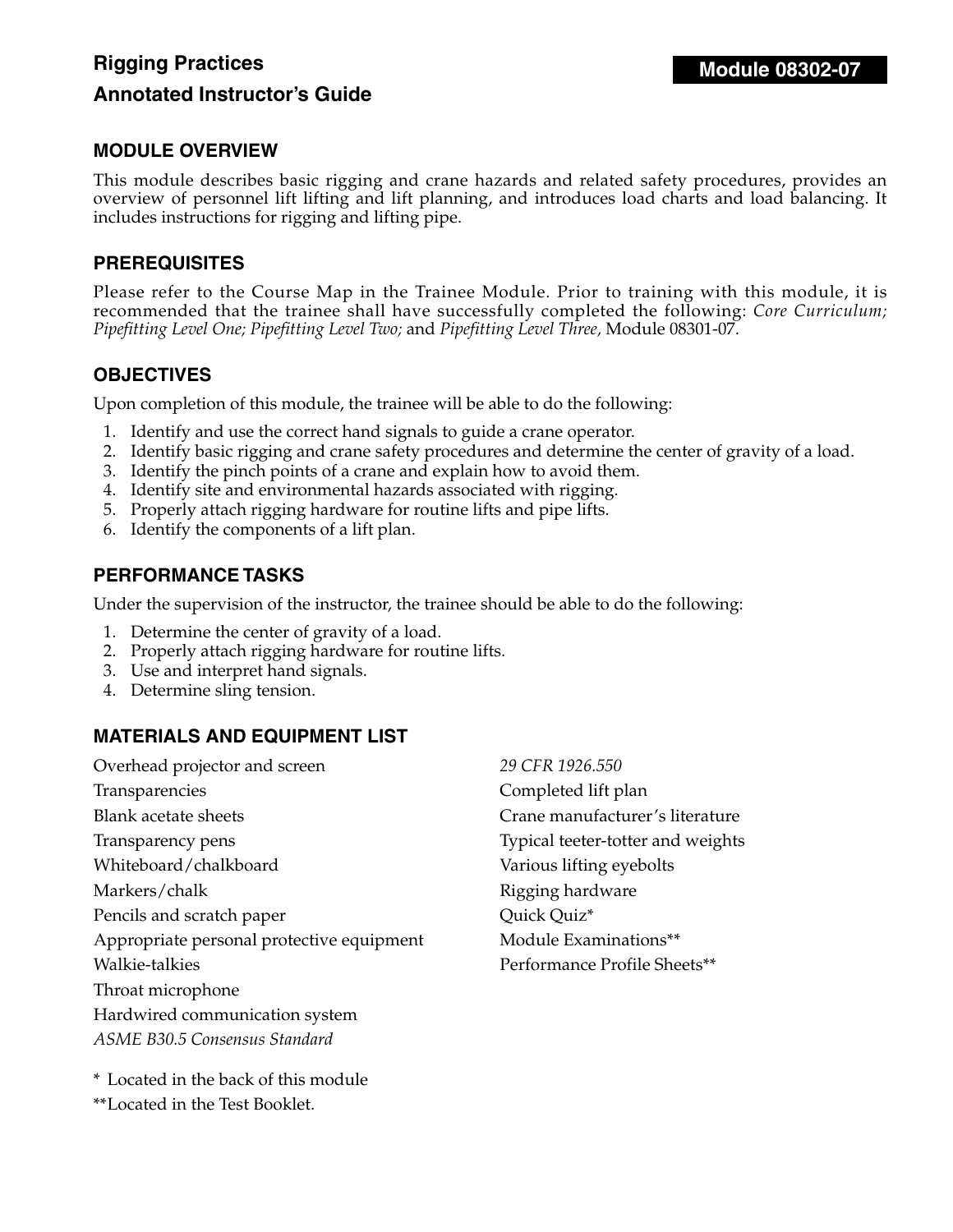Ensure that the trainees are equipped with appropriate personal protective equipment and know how to use it properly. This module may require that the trainees visit job sites. Ensure that trainees are briefed on site safety policies prior to any site visits.

# **ADDITIONAL RESOURCES**

This module is intended to present thorough resources for task training. The following reference works are suggested for both instructors and motivated trainees interested in further study. These are optional materials for continued education rather than for task training.

*Crane Safety on Construction Sites*, 1998. Task Committee on Crane Safety on Construction Sites. Reston, VA: ASCE.

*Rigging Handbook*, 2003. Jerry A. Klinke. Stevensville, MI: ACRA Enterprises, Inc.

# **TEACHING TIME FOR THIS MODULE**

An outline for use in developing your lesson plan is presented below. Note that each Roman numeral in the outline equates to one session of instruction. Each session has a suggested time period of 2½ hours. This includes 10 minutes at the beginning of each session for administrative tasks and one 10-minute break during the session. Approximately 10 hours are suggested to cover *Rigging Practices*. You will need to adjust the time required for hands-on activity and testing based on your class size and resources. Because laboratories often correspond to Performance Tasks, the proficiency of the trainees may be noted during these exercises for Performance Testing purposes.

| Topic                                                                                                                                          | <b>Planned Time</b> |
|------------------------------------------------------------------------------------------------------------------------------------------------|---------------------|
| <b>Session I. Introduction, Communication, and Safety</b>                                                                                      |                     |
| A. Introduction                                                                                                                                |                     |
| B. Methods of Communication                                                                                                                    |                     |
| C. Laboratory – Trainees practice using and interpreting hand signals. This<br>laboratory corresponds to Performance Task 3.                   |                     |
| D. General Rigging Safety                                                                                                                      |                     |
| E. Working Around Power Lines                                                                                                                  |                     |
| F. Site Safety                                                                                                                                 |                     |
| G. Emergency Response                                                                                                                          |                     |
| <b>Session II. Lifting Loads</b>                                                                                                               |                     |
| A. Using Cranes to Lift Personnel                                                                                                              |                     |
| <b>B.</b> Lift Planning                                                                                                                        |                     |
| C. Crane Load Charts                                                                                                                           |                     |
| D. Center of Gravity                                                                                                                           |                     |
| E. Laboratory – Trainees practice determining the center of gravity of a<br>load. This laboratory corresponds to Performance Task 1.           |                     |
| F. Sling Tension                                                                                                                               |                     |
| G. Laboratory – Trainees practice performing sling tension calculations.<br>This laboratory corresponds to Performance Task 4.                 |                     |
| <b>Session III. Rigging and Unloading</b>                                                                                                      |                     |
| A. Rigging Pipe                                                                                                                                |                     |
| <b>B.</b> Rigging Valves                                                                                                                       |                     |
| C. Guidelines for Unloading and Yarding Materials                                                                                              |                     |
| D. Laboratory - Trainees practice properly attaching rigging hardware for<br>routine lifts. This laboratory corresponds to Performance Task 2. |                     |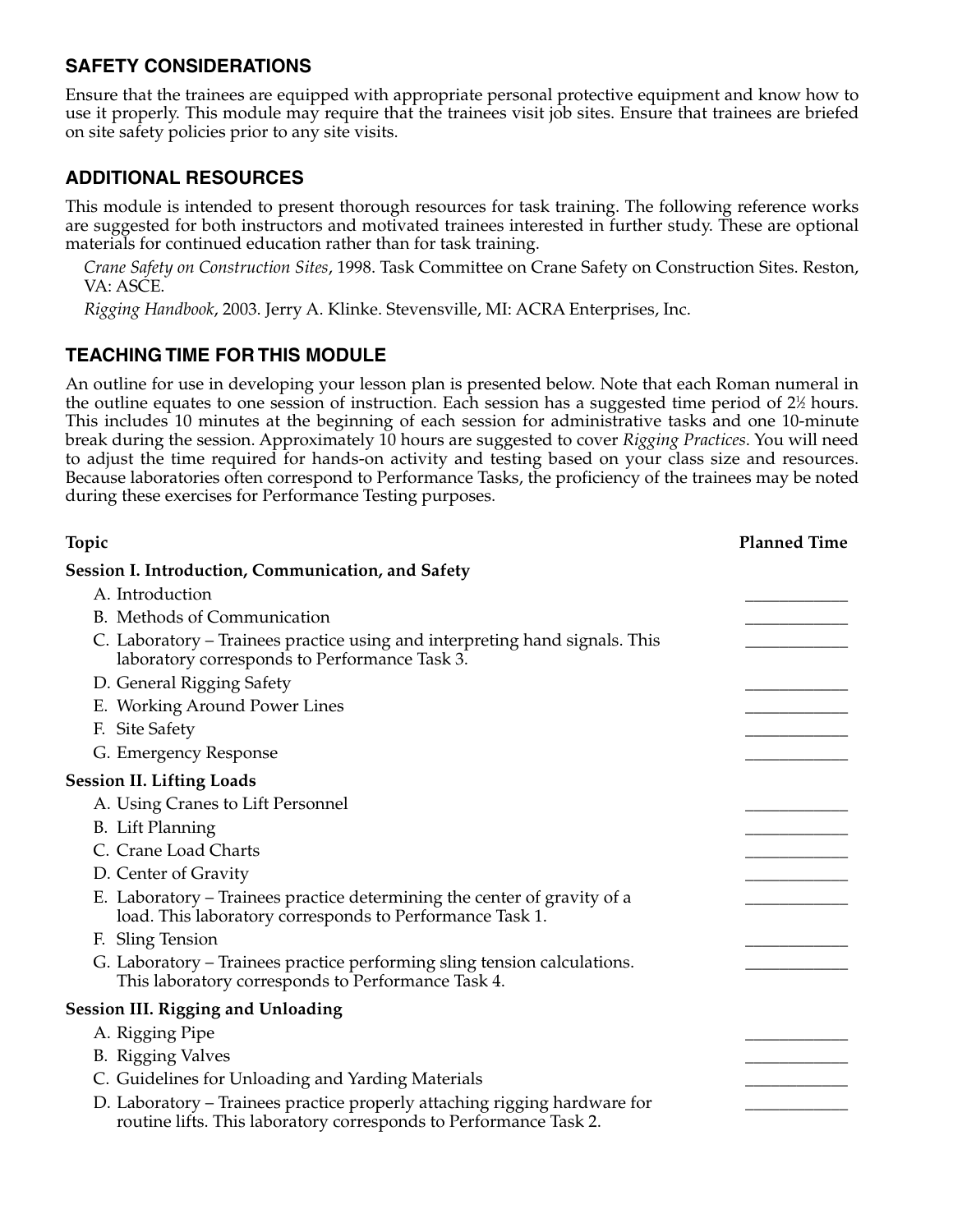#### **Session IV. Review, Module Examination, and Performance Testing**

- A. Review \_\_\_\_\_\_\_\_\_\_\_\_
- B. Module Examination
	- 1. Trainees must score 70% or higher to receive recognition from NCCER.
	- 2. Record the testing results on Craft Training Report Form 200, and submit the results to the Training Program Sponsor.
- C. Performance Testing
	- 1. Trainees must perform each task to the satisfaction of the instructor to receive recognition from NCCER. If applicable, proficiency noted during laboratory exercises can be used to satisfy the Performance Testing requirements.
	- 2. Record the testing results on Craft Training Report Form 200, and submit the results to the Training Program Sponsor.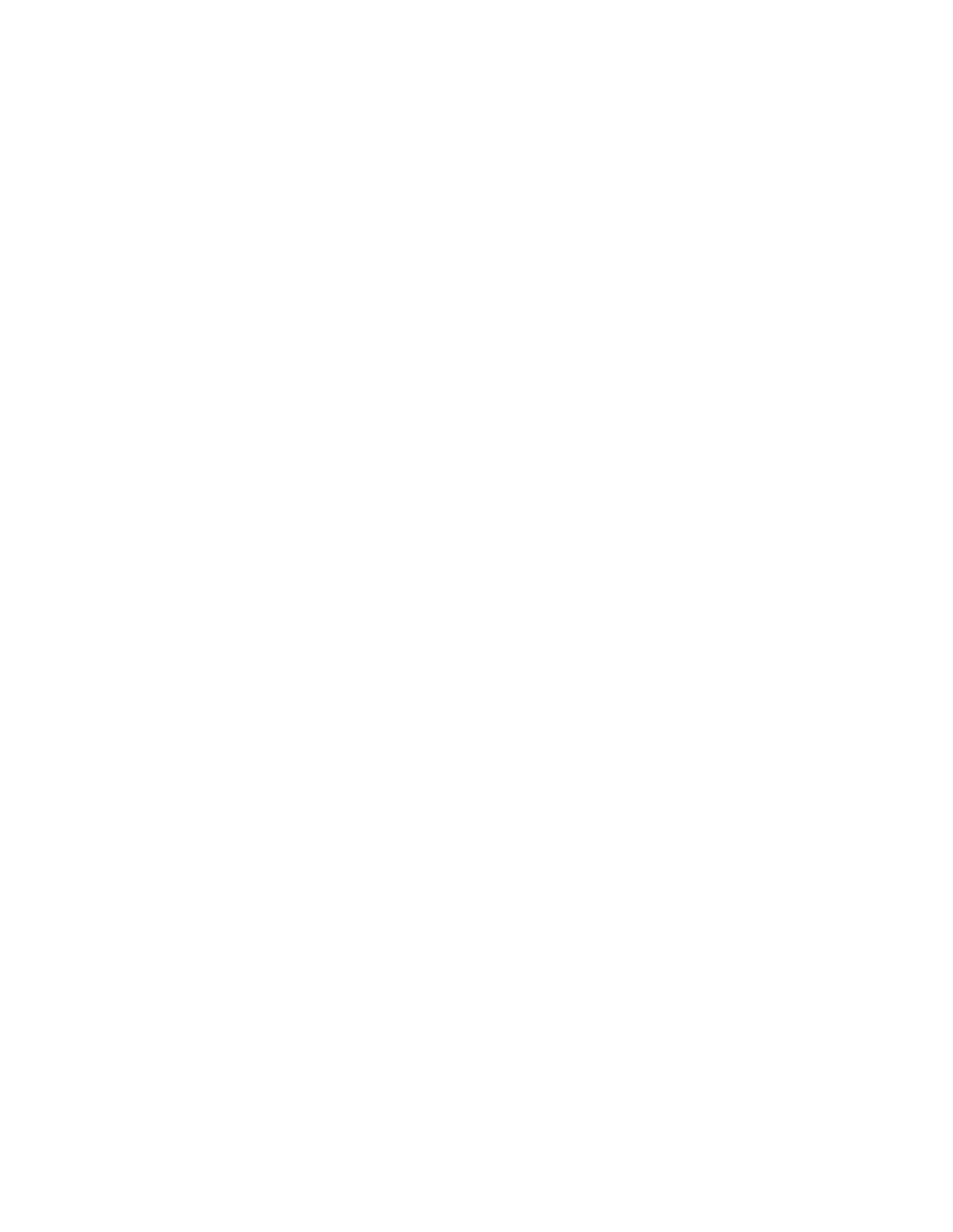# **Standards and Specifications Annotated Instructor's Guide**

### **MODULE OVERVIEW**

This module explains how to read and interpret pipefitting standards, codes, and specifications. It describes how to identify pipe and components according to specifications.

## **PREREQUISITES**

Please refer to the Course Map in the Trainee Module. Prior to training with this module, it is recommended that the trainee shall have successfully completed the following: *Core Curriculum; Pipefitting Level One; Pipefitting Level Two;* and *Pipefitting Level Three,* Modules 08301-07 and 08302-07.

#### **OBJECTIVES**

Upon completion of this module, the trainee will be able to do the following:

- 1. Understand and interpret pipefitting standards and codes.
- 2. Read and interpret pipefitting specifications.
- 3. Identify pipe and components according to specifications.

## **PERFORMANCE TASKS**

This is a knowledge-based module. There are no Performance Tasks.

# **MATERIALS AND EQUIPMENT LIST**

| Overhead projector and screen             |
|-------------------------------------------|
| Transparencies                            |
| <b>Blank acetate sheets</b>               |
| Transparency pens                         |
| Whiteboard/chalkboard                     |
| Markers/chalk                             |
| Pencils and scratch paper                 |
| Appropriate personal protective equipment |
| Specification books                       |
| Blueprints                                |
| Sample codes and standards                |

*ASME Boiler and Pressure Vessel Code ANSI/ASME Code for Pressure Piping B31 AWS Structural Welding Code D1.1* Change order Sample weld Samples of pipe with ASTM identification numbers Marked valves Sets of blueprints with corresponding numbered valves Module Examinations\*

\* Located in the Test Booklet.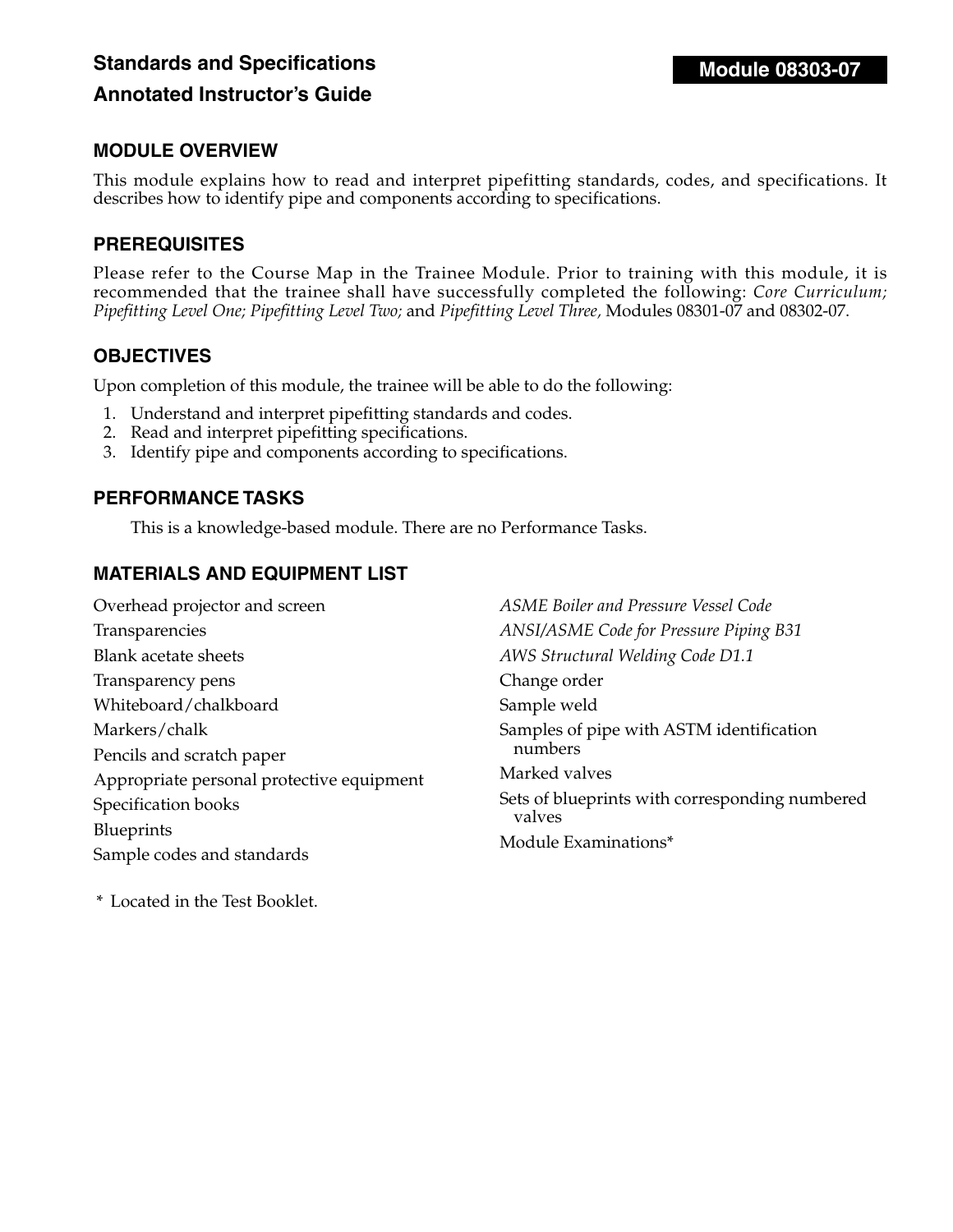Ensure that the trainees are equipped with appropriate personal protective equipment and know how to use it properly. This module may require that the trainees visit job sites. Ensure that trainees are briefed on site safety policies prior to any site visits.

# **ADDITIONAL RESOURCES**

This module is intended to present thorough resources for task training. The following reference works are suggested for both instructors and motivated trainees interested in further study. These are optional materials for continued education rather than for task training.

*American National Standards Institute (ANSI)*, 1430 Broadway, New York, NY 10018, (212) 642-4900

*The American Society of Mechanical Engineers (ASME),* 345 East 47<sup>th</sup> Street, New York, NY 10017, (212) 705-7000.

*Manufacturers Standardization Society of the Valve and Fittings Industry, Inc. (MSS),* 127 Park Street N.E., Vienna, VA 22180, (703) 281-6613.

*National Institute of Standards and Technology (NIST),* US Department of Commerce, Gaithersburg, MD, (301) 975-2000.

*Spring Manufacturers Institute, Inc. (SMI),* 380 West Palatine Road, Wheeling, IL 60090, (847) 520-3290. *Underwriters Laboratories (UL),* 333 Pfingsten Road, Northbrook, IL 60062, (847)272-8800.

# **TEACHING TIME FOR THIS MODULE**

An outline for use in developing your lesson plan is presented below. Note that each Roman numeral in the outline equates to one session of instruction. Each session has a suggested time period of 2½ hours. This includes 10 minutes at the beginning of each session for administrative tasks and one 10-minute break during the session. Approximately 71 ⁄2 hours are suggested to cover *Standards and Specifications*. You will need to adjust the time required for hands-on activity and testing based on your class size and resources.

| Topic                                                                                                                       | <b>Planned Time</b> |
|-----------------------------------------------------------------------------------------------------------------------------|---------------------|
| Session I. Introduction, Standards, Codes, and Sponsors                                                                     |                     |
| A. Introduction                                                                                                             |                     |
| <b>B.</b> Standards and Codes                                                                                               |                     |
| C. Sponsors                                                                                                                 |                     |
| D. Code Changes                                                                                                             |                     |
| E. Commonly Used Codes                                                                                                      |                     |
| <b>Session II. Specifications</b>                                                                                           |                     |
| A. Information Required                                                                                                     |                     |
| <b>B.</b> Change Orders                                                                                                     |                     |
| C. Welding Procedure Specifications                                                                                         |                     |
| Session III. Identification of Pipe and Components, RFIs, Review, and Testing                                               |                     |
| A. Identification of Pipe and Components                                                                                    |                     |
| B. RFIs                                                                                                                     |                     |
| C. Review                                                                                                                   |                     |
| D. Module Examination                                                                                                       |                     |
| 1. Trainees must score 70% or higher to receive recognition from NCCER.                                                     |                     |
| 2. Record the testing results on Craft Training Report Form 200, and<br>submit the results to the Training Program Sponsor. |                     |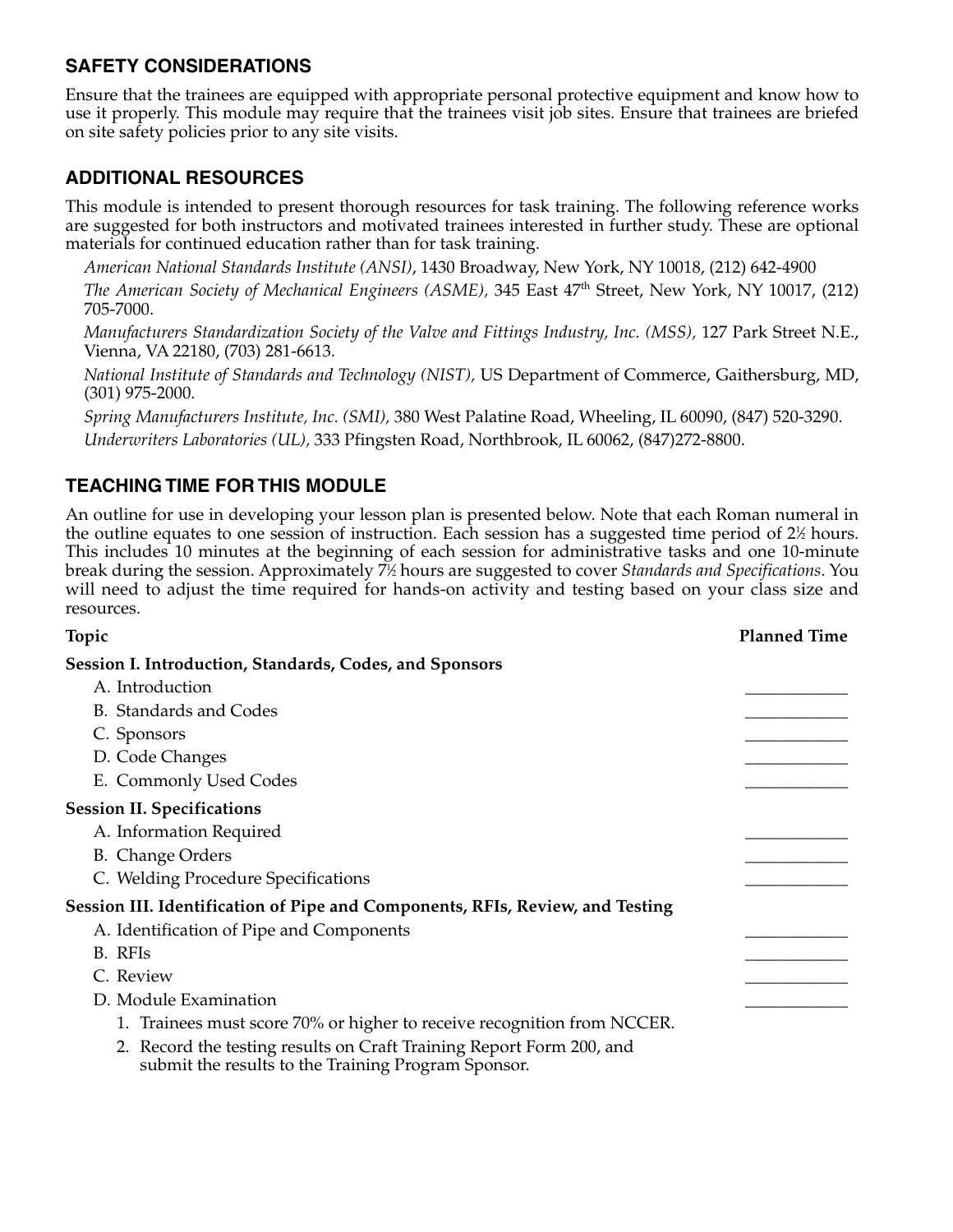# **Advanced Trade Math Annotated Instructor's Guide**

# **MODULE OVERVIEW**

This module discusses the use of equivalent and conversion tables and explains how to use right angle trigonometry to calculate takeouts.

#### **PREREQUISITES**

Please refer to the Course Map in the Trainee Module. Prior to training with this module, it is recommended that the trainee shall have successfully completed the following: *Core Curriculum*; *Pipefitting Level One; Pipefitting Level Two;* and *Pipefitting Level Three,* Modules 08301-07 through 08303-07.

#### **OBJECTIVES**

Upon completion of this module, the trainee will be able to do the following:

- 1. Use tables of equivalents.
- 2. Perform right angle trigonometry.
- 3. Calculate takeouts using trigonometry.

#### **PERFORMANCE TASKS**

This is a knowledge-based module. There are no Performance Tasks.

## **MATERIALS AND EQUIPMENT LIST**

| Overhead projector and screen | Pencils and scratch paper  |
|-------------------------------|----------------------------|
| Transparencies                | Scientific calculators     |
| Blank acetate sheets          | The Pipe Fitters Blue Book |
| Transparency pens             | Quick Quiz*                |
| Whiteboard/chalkboard         | Module Examinations**      |
| Markers/chalk                 |                            |

\* Located in the back of this module

\*\*Located in the Test Booklet.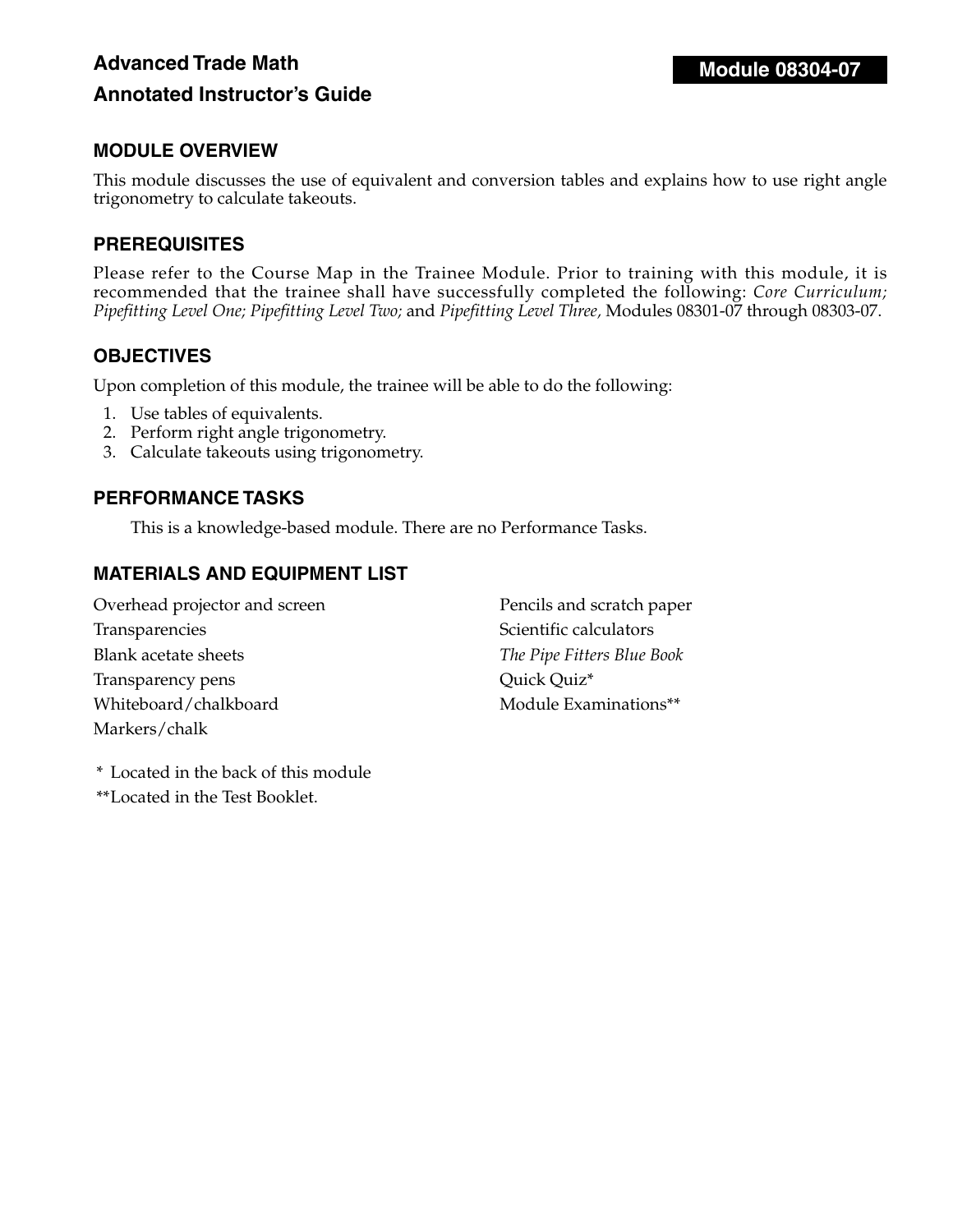Ensure that the trainees are equipped with appropriate personal protective equipment and know how to use it properly. This module may require that the trainees visit job sites. Ensure that trainees are briefed on site safety policies prior to any site visits.

# **ADDITIONAL RESOURCES**

This module is intended to present thorough resources for task training. The following reference works are suggested for both instructors and motivated trainees interested in further study. These are optional materials for continued education rather than for task training.

*Pipe Fitter's Math Guide,* 1989. Johnny Hamilton. Clinton, NC: Construction Trade Press.

*Applied Construction Math,* Latest Edition. Upper Saddle River, NJ: Prentice Hall Publishing.

# **TEACHING TIME FOR THIS MODULE**

An outline for use in developing your lesson plan is presented below. Note that each Roman numeral in the outline equates to one session of instruction. Each session has a suggested time period of 2½ hours. This includes 10 minutes at the beginning of each session for administrative tasks and one 10-minute break during the session. Approximately 20 hours are suggested to cover *Advanced Trade Math*. You will need to adjust the time required for hands-on activity and testing based on your class size and resources.

**Topic Planned Time**

| Session I. Introduction, Table of Equivalents, and Unit Conversions                             |  |
|-------------------------------------------------------------------------------------------------|--|
| A. Introduction                                                                                 |  |
| B. Table of Equivalents                                                                         |  |
| C. Laboratory - Trainees practice using the Table of Equivalents.                               |  |
| D. Unit Conversions                                                                             |  |
| E. Laboratory - Trainees practice converting units.                                             |  |
| <b>Session II. Trigonometry I</b>                                                               |  |
| A. Pythagorean Theorem                                                                          |  |
| <b>B.</b> Trigonometric Functions                                                               |  |
| C. Sine                                                                                         |  |
| D. Laboratory - Trainees practice using sine to solve right triangles.                          |  |
| Sessions III and IV. Trigonometry II                                                            |  |
| A. Cosine                                                                                       |  |
| <b>B.</b> Tangent                                                                               |  |
| C. Laboratory – Trainees practice using cosine and tangent to solve right<br>triangle problems. |  |
| Sessions V and VI. Trigonometry III                                                             |  |
| A. Triangle Calculation                                                                         |  |
| B. Converting to Angles                                                                         |  |
| C. Obtuse Triangles                                                                             |  |
| D. Determining Angles When Side Lengths Are Known                                               |  |
| E. Interpolation                                                                                |  |
| <b>Sessions VII. Take-Outs</b>                                                                  |  |
| A. Calculating Takeouts Using Trigonometry                                                      |  |
| <b>B.</b> Takeouts                                                                              |  |
| C. Odd Angles                                                                                   |  |
| D. Interpolation                                                                                |  |
|                                                                                                 |  |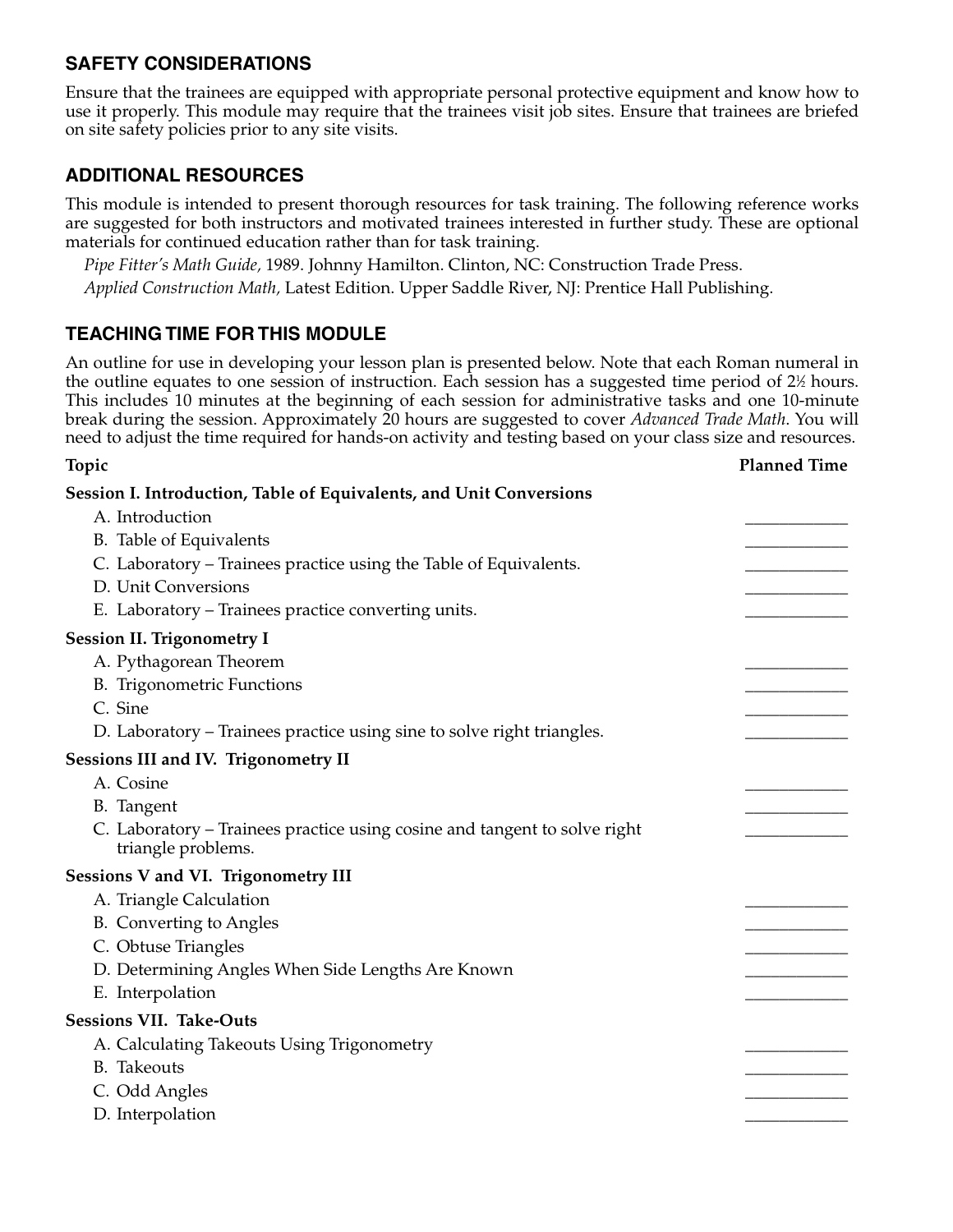#### **Session VIII. Review and Module Examination**

- A. Review \_\_\_\_\_\_\_\_\_\_\_\_
- B. Module Examination
	- 1. Trainees must score 70% or higher to receive recognition from NCCER.
	- 2. Record the testing results on Craft Training Report Form 200, and submit the results to the Training Program Sponsor.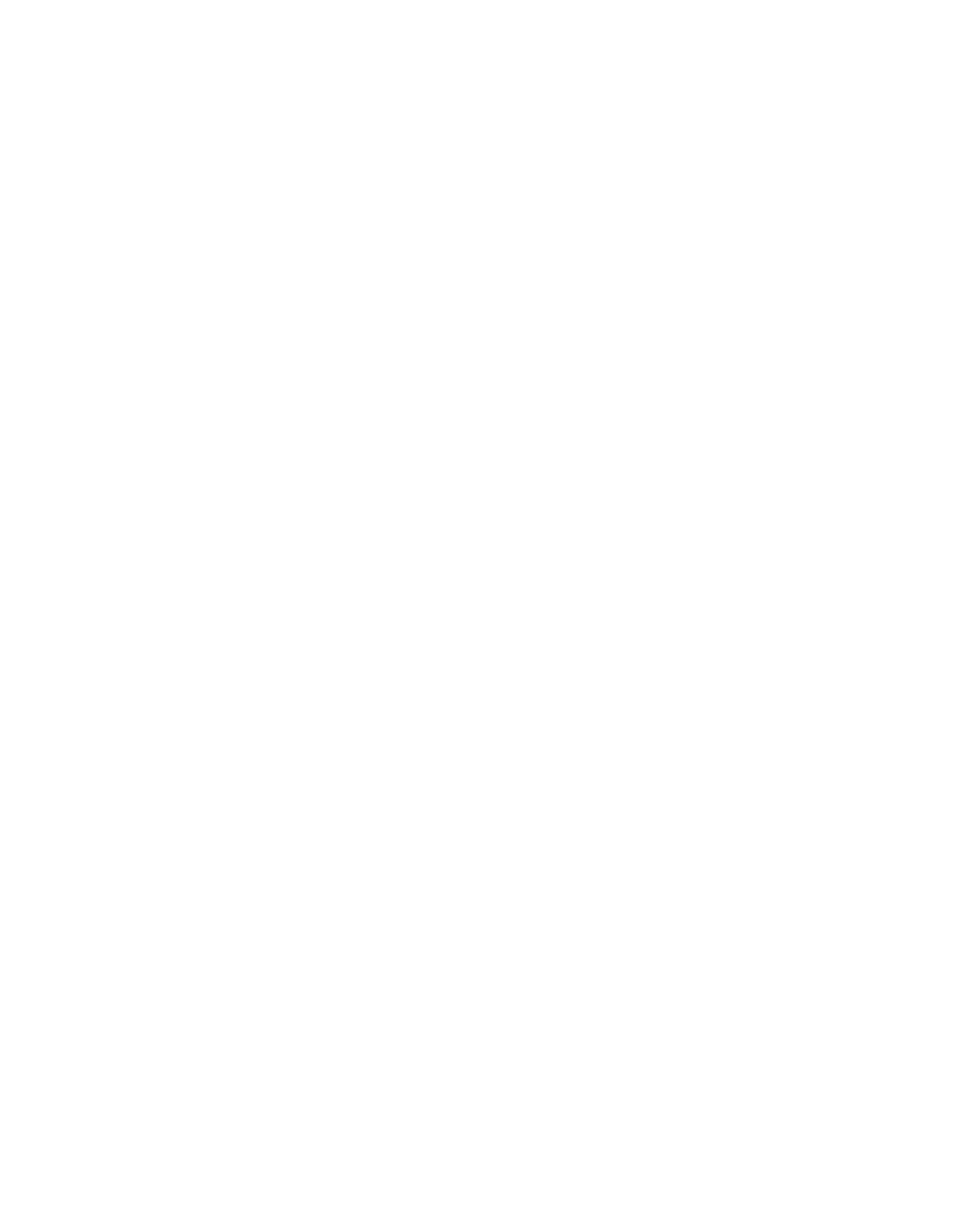# **MODULE OVERVIEW**

This module covers the applications and safety requirements of drain cleaners, manlifts, and cable lifts.

#### **PREREQUISITES**

Please refer to the Course Map in the Trainee Module. Prior to training with this module, it is recommended that the trainee shall have successfully completed the following: *Core Curriculum*; *Pipefitting Level One; Pipefitting Level Two;* and *Pipefitting Level Three,* Modules 08301-07 through 08304-07.

#### **OBJECTIVES**

Upon completion of this module, the trainee will be able to do the following:

- 1. Identify and explain types of manlifts.
- 2. Explain manlift safety rules and hazards.
- 3. Inspect scissors-type manlifts and telescoping boom manlifts.
- 4. Explain the use of cable lifts
- 5. Identify and explain the use of drain cleaners.

#### **PERFORMANCE TASKS**

Under the supervision of the instructor, the trainee should be able to do the following:

1. Describe an aerial lift inspection.

#### **MATERIALS AND EQUIPMENT LIST**

| Overhead projector and screen             |
|-------------------------------------------|
| Transparencies                            |
| <b>Blank acetate sheets</b>               |
| Transparency pens                         |
| Whiteboard/chalkboard                     |
| Markers/chalk                             |
| Pencils and scratch paper                 |
| Appropriate personal protective equipment |
| Manlift                                   |
| Manlift operator's manual                 |

Cable lift Cable lift operator's manual Hydraulic torque wrenches Hydraulic torque wrench operator's manual Drain cleaners Drain cleaner operator's manual Assorted drain cleaner end tools Quick Quiz\* Module Examinations\*\* Performance Profile Sheets\*\*

\*Located in the back of this module \*\*Located in the Test Booklet.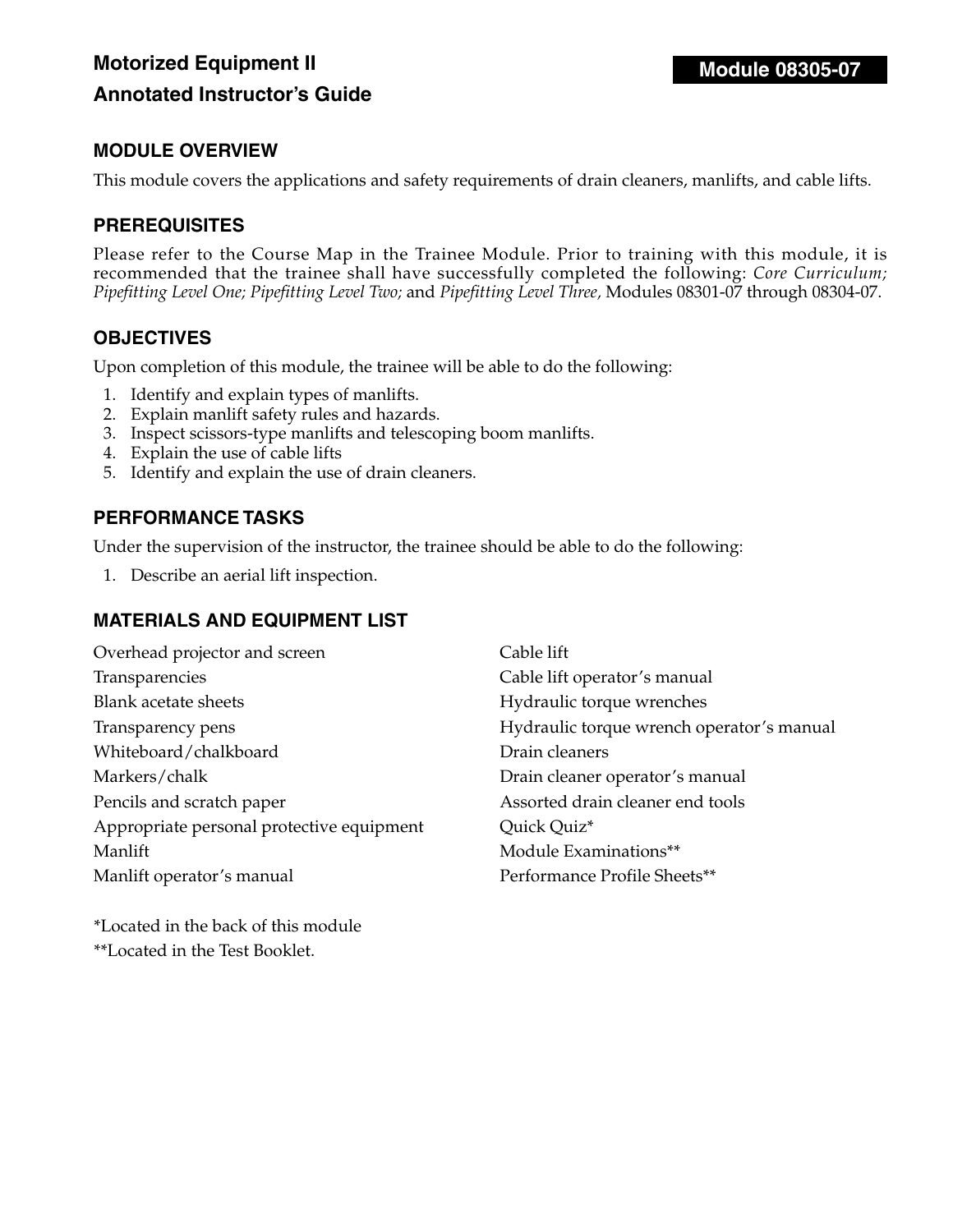Ensure that the trainees are equipped with appropriate personal protective equipment and know how to use it properly. This module may require that the trainees visit job sites. Ensure that trainees are briefed on site safety policies prior to any site visits. This module may require trainees to inspect and operate manlifts. Ensure all trainees are briefed on all safety precautions.

# **ADDITIONAL RESOURCES**

This module is intended to present thorough resources for task training. The following reference work is suggested for both instructors and motivated trainees interested in further study. This is optional material for continued education rather than for task training.

*Scaffolding*, Latest Edition. Upper Saddle River, NJ: Prentice Hall Publishing.

# **TEACHING TIME FOR THIS MODULE**

An outline for use in developing your lesson plan is presented below. Note that each Roman numeral in the outline equates to one session of instruction. Each session has a suggested time period of 2½ hours. This includes 10 minutes at the beginning of each session for administrative tasks and one 10-minute break during the session. Approximately 10 hours are suggested to cover *Motorized Equipment II*. You will need to adjust the time required for hands-on activity and testing based on your class size and resources. Because laboratories often correspond to Performance Tasks, the proficiency of the trainees may be noted during these exercises for Performance Testing purposes.

**Topic Planned Time**

| <b>Sessions I and II. Manlifts</b>                                                                                                                                                                                                             |  |
|------------------------------------------------------------------------------------------------------------------------------------------------------------------------------------------------------------------------------------------------|--|
| A. Introduction                                                                                                                                                                                                                                |  |
| <b>B.</b> Manlift Safety                                                                                                                                                                                                                       |  |
| C. Inspecting Manlifts                                                                                                                                                                                                                         |  |
| D. Laboratory - Trainees practice describing an aerial lift inspection. This<br>laboratory corresponds to Performance Task 1.                                                                                                                  |  |
| Session III. Other Types of Motorized Equipment                                                                                                                                                                                                |  |
| A. Cable Lift Setup                                                                                                                                                                                                                            |  |
| <b>B.</b> Cable Lift Safety                                                                                                                                                                                                                    |  |
| C. Hydraulic Torque Wrenches                                                                                                                                                                                                                   |  |
| D. Drain Cleaners                                                                                                                                                                                                                              |  |
| <b>Session IV. Review, Module Examination, and Performance Testing</b>                                                                                                                                                                         |  |
| A. Review                                                                                                                                                                                                                                      |  |
| <b>B.</b> Module Examination                                                                                                                                                                                                                   |  |
| 1. Trainees must score 70% or higher to receive recognition from NCCER.                                                                                                                                                                        |  |
| 2. Record the testing results on Craft Training Report Form 200, and<br>submit the results to the Training Program Sponsor.                                                                                                                    |  |
| C. Performance Testing                                                                                                                                                                                                                         |  |
| 1. Trainees must perform each task to the satisfaction of the instructor<br>to receive recognition from NCCER. If applicable, proficiency noted<br>during laboratory exercises can be used to satisfy the Performance<br>Testing requirements. |  |
| 2. Record the testing results on Craft Training Report Form 200, and<br>submit the results to the Training Program Sponsor.                                                                                                                    |  |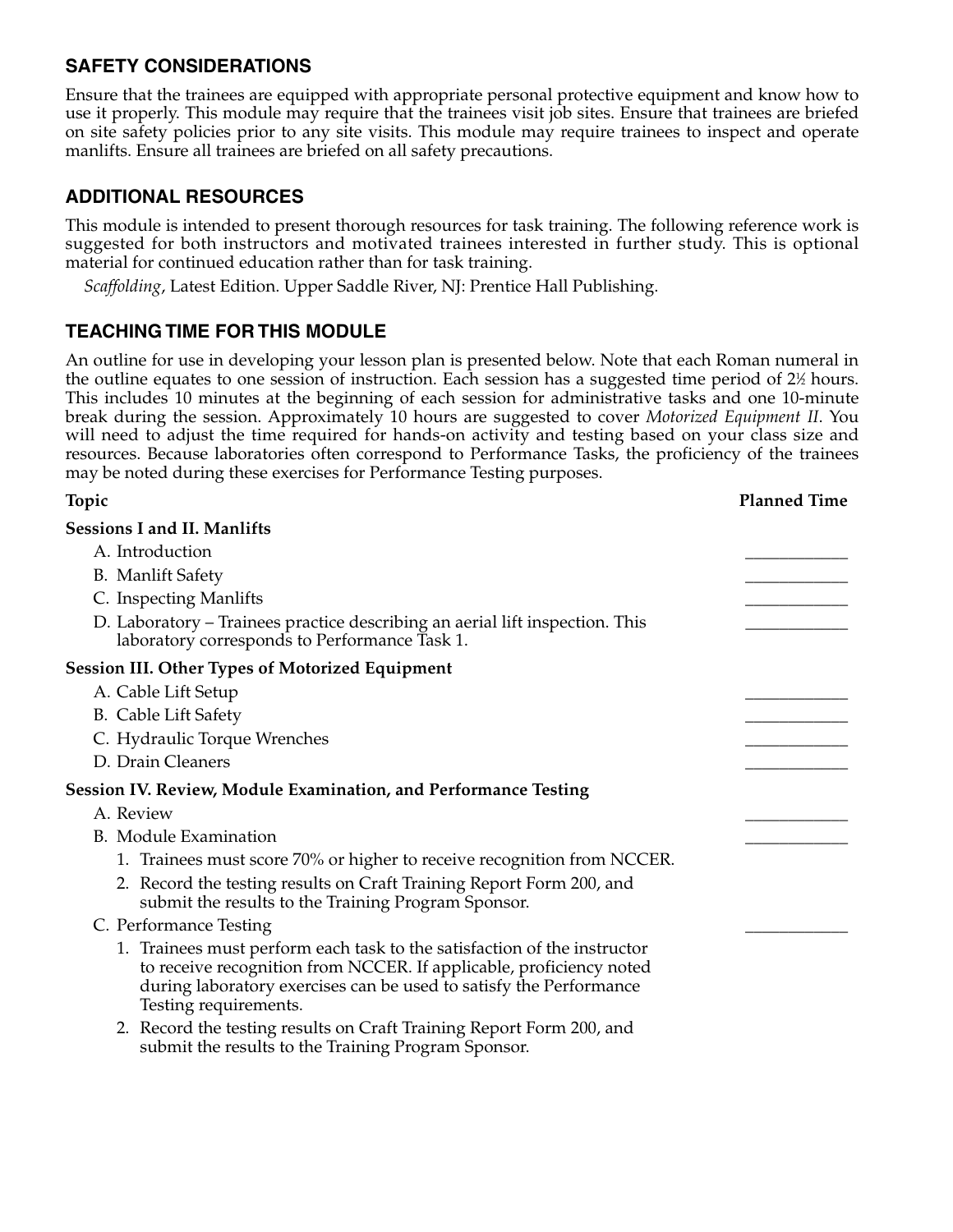# **Introduction to Aboveground Pipe Installation**

# **Annotated Instructor's Guide**

#### **MODULE OVERVIEW**

This module identifies the types of pipe, flanges, gaskets, and bolts used in aboveground pipe installation. It also includes step-by-step procedures for installing pipe sleeves and floor penetrations.

#### **PREREQUISITES**

Please refer to the Course Map in the Trainee Module. Prior to training with this module, it is recommended that the trainee shall have successfully completed the following: *Core Curriculum; Pipefitting Level One; Pipefitting Level Two;* and *Pipefitting Level Three,* Modules 08301-07 through 08305-07.

#### **OBJECTIVES**

Upon completion of this module, the trainee will be able to do the following:

- 1. Store pipe and materials.
- 2. Identify types of flanges.
- 3. Identify types of gaskets used with flanges.
- 4. Lay out and cut gaskets.
- 5. Explain the location of flange bolt holes.
- 6. Install pipe with flanged connections.
- 7. Lay out and install pipe sleeves and floor penetrations.
- 8. Read and interpret spool sheets.
- 9. Explain how to erect spools in a piping system.

## **PERFORMANCE TASKS**

Under the supervision of the instructor, the trainee should be able to do the following:

- 1. Identify the following types of flanges:
	- Weld neck
	- Slip-on
	- Blind
	- Socket weld
	- Threaded
	- Lap-joint
	- Cast iron
- 2. Identify types of gaskets.
- 3. Identify types of flange bolts.
- 4. Install flanged piping systems.
- 5. Lay out floor penetrations.
- 6. Read spool sheets.
- 7. Lay out and fabricate a gasket.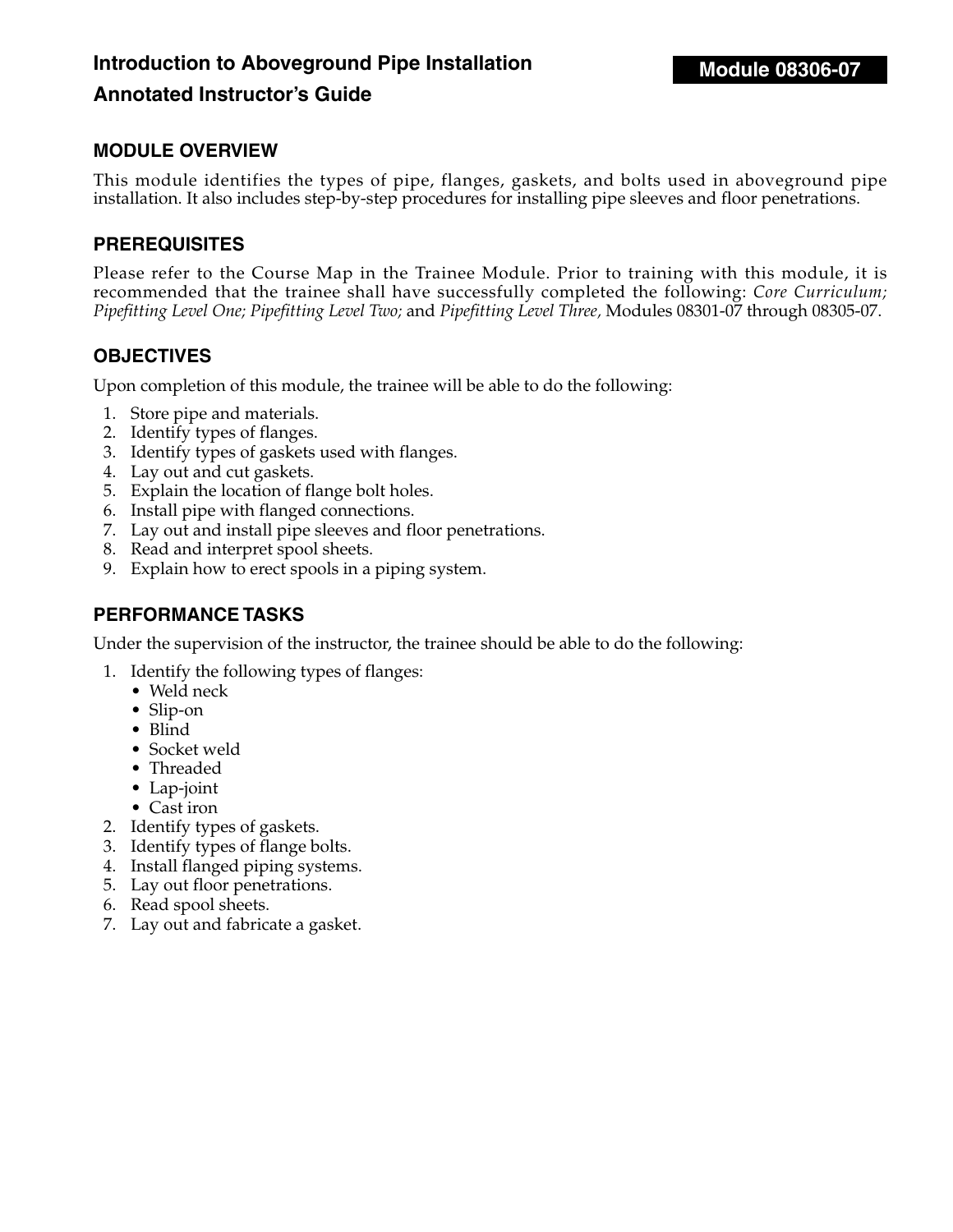# **MATERIALS AND EQUIPMENT LIST**

Overhead projector and screen Transparencies Blank acetate sheets Transparency pens Whiteboard/chalkboard Markers/chalk Pencils and scratch paper Appropriate personal protective equipment Assorted flange bolts and nuts Blind flanges Bluing ink Cast iron flanges Cord gaskets Drift pins Dividers Expanded PTFE gaskets Flanged pipe Flat-faced pipes Flat ring gaskets Full-face gaskets Lap-joint gaskets Various types of gasket materials Levels Male and female flanges Metal ring gaskets Pipe jacks and vises Raised-face gaskets

Ring joint type flanges Slip-on flanges Slip-on reducing flanges Soapstones Socket weld flanges Squares Stub ends Teflon® gaskets Threaded flanges Tin snips Tongue and groove flanges Torque wrenches Weld neck flanges Isometric drawings Spool sheets **Scissors** Solvent for cleaning gaskets Solvents for cleaning machine flats Straightedge Manufacturer's color coding chart for gaskets Utility knife Torque wrench Pipe sleeves Quick Quiz\* Module Examinations\*\* Performance Profile Sheets\*\*

\* Located in the back of this module \*\*Located in the Test Booklet.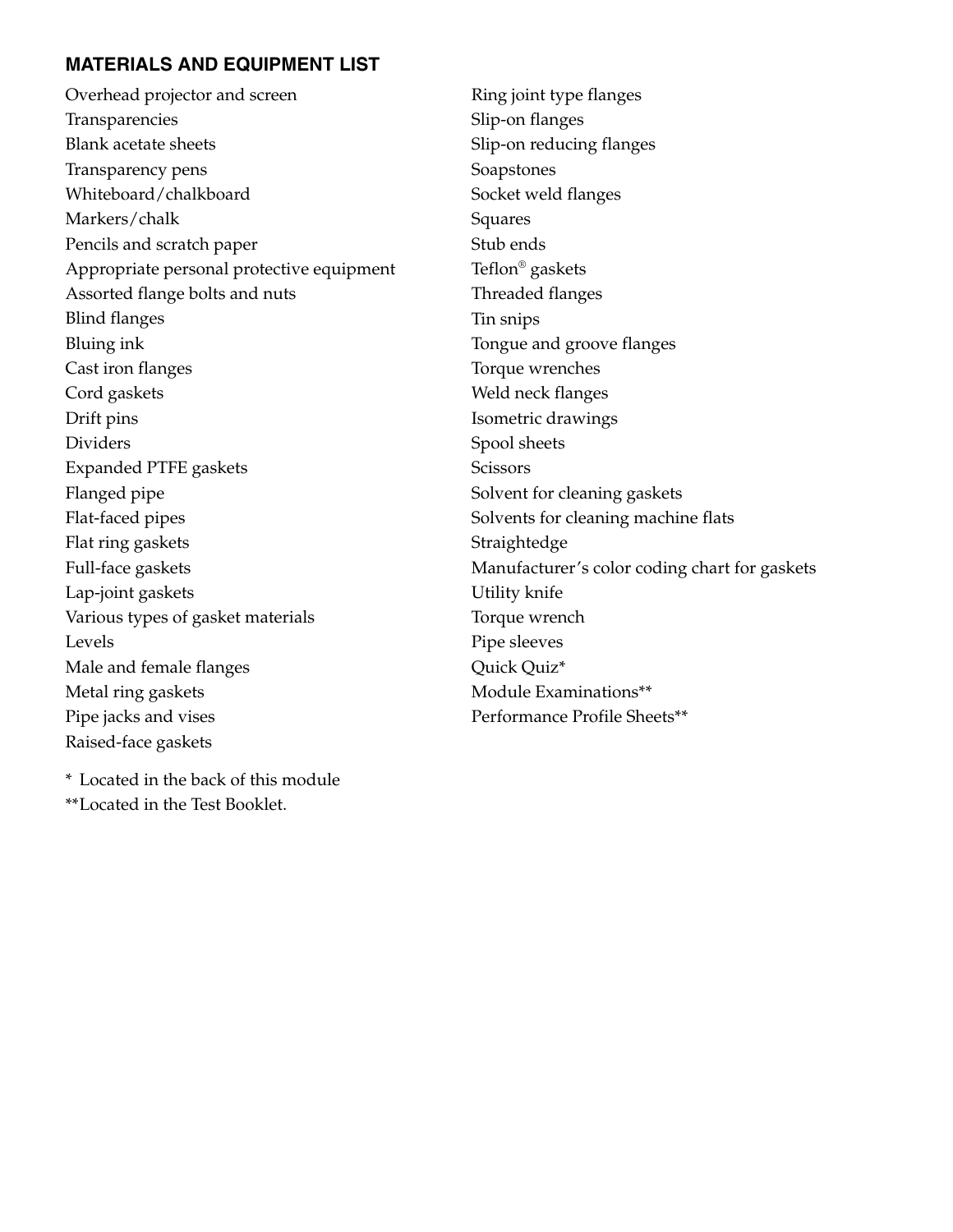Ensure that the trainees are equipped with appropriate personal protective equipment and know how to use it properly. This module may require that the trainees visit job sites. Ensure that trainees are briefed on site safety policies prior to any site visits. This module requires trainees to fabricate gaskets. Ensure all trainees are briefed on hand tool safety, chemical handling, and shop safety procedures.

# **ADDITIONAL RESOURCES**

This module is intended to present thorough resources for task training. The following reference works are suggested for both instructors and motivated trainees interested in further study. These are optional materials for continued education rather than for task training.

*Pipeline Mechanical*. National Center for Construction Education and Research. Upper Saddle River, NJ: Prentice Hall Publishing.

The most famous aboveground pipeline has a website at http://www.alyeska-pipe.com/default.asp.

# **TEACHING TIME FOR THIS MODULE**

An outline for use in developing your lesson plan is presented below. Note that each Roman numeral in the outline equates to one session of instruction. Each session has a suggested time period of 2½ hours. This includes 10 minutes at the beginning of each session for administrative tasks and one 10-minute break during the session. Approximately 20 hours are suggested to cover *Introduction to Aboveground Pipe Installation*. You will need to adjust the time required for hands-on activity and testing based on your class size and resources. Because laboratories often correspond to Performance Tasks, the proficiency of the trainees may be noted during these exercises for Performance Testing purposes.

| Topic                                                                                                                        | <b>Planned Time</b> |
|------------------------------------------------------------------------------------------------------------------------------|---------------------|
| <b>Session I. Introduction and Flanges</b>                                                                                   |                     |
| A. Introduction                                                                                                              |                     |
| B. Storing Pipe and Materials                                                                                                |                     |
| C. Flanged Piping Systems                                                                                                    |                     |
| D. Laboratory - Trainees practice identifying flanges. This laboratory<br>corresponds to Performance Task 1.                 |                     |
| <b>Session II. Gaskets I</b>                                                                                                 |                     |
| A. Gasket Materials                                                                                                          |                     |
| B. Types of Flange Gaskets                                                                                                   |                     |
| C. Laboratory - Trainees practice identifying gaskets. This laboratory<br>corresponds to Performance Task 2.                 |                     |
| <b>Sessions III and IV. Gaskets II</b>                                                                                       |                     |
| A. Fabricating Gaskets                                                                                                       |                     |
| B. Laboratory - Trainees practice laying out and fabricating a gasket.<br>This laboratory corresponds to Performance Task 7. |                     |
| <b>Session V. Pipe Flanges</b>                                                                                               |                     |
| A. Installing Pipe Flanges                                                                                                   |                     |
| <b>B.</b> Cleaning Parts                                                                                                     |                     |
| C. Aligning Parts                                                                                                            |                     |
| D. Installing Gaskets                                                                                                        |                     |
| E. Tightening Flange Bolts                                                                                                   |                     |
| D. Laboratory - Trainees practice identifying flange bolts. This laboratory<br>corresponds to Performance Task 3.            |                     |
| F. Grooved Pipe and Fittings                                                                                                 |                     |
| G. Laboratory - Trainees practice installing a flanged piping system. This<br>laboratory corresponds to Performance Task 4.  |                     |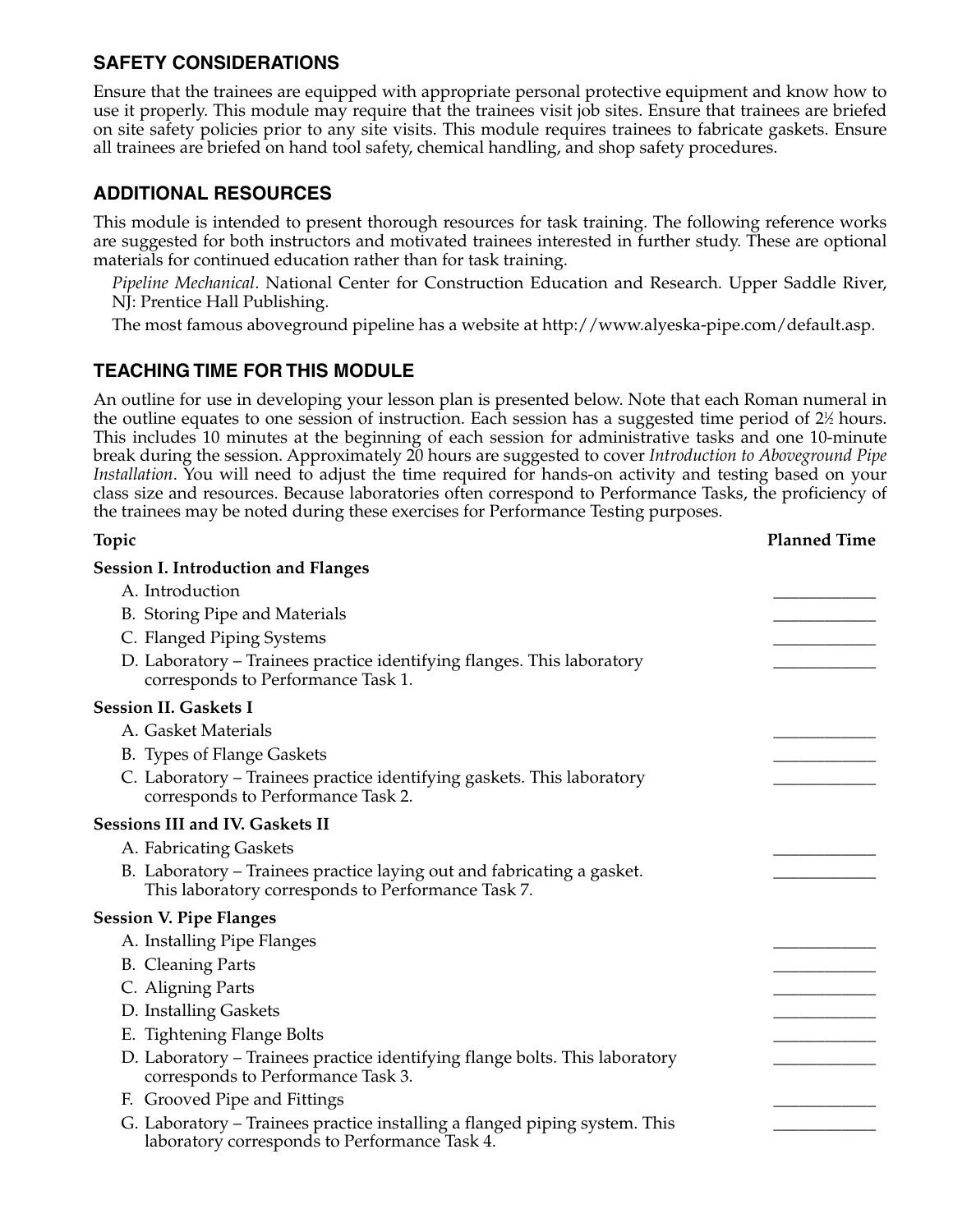#### **Session VI. Sleeves and Floor Penetrations**

- A. Laying Out Sleeves and Floor Penetrations
- B. Installing Sleeves and Floor Penetrations
- C. Laboratory Trainees practice laying out floor penetrations. This laboratory corresponds to Performance Task 5.

#### **Session VII. Spool Sheets**

- A. Reading and Interpreting Spool Sheets
- B. Erecting Spools
- C. Laboratory Trainees practice reading spool sheets. This laboratory corresponds to Performance Task 6.

#### **Session VIII. Review and Testing**

- A. Review \_\_\_\_\_\_\_\_\_\_\_\_
- B. Module Examination
	- 1. Trainees must score 70% or higher to receive recognition from NCCER.
	- 2. Record the testing results on Craft Training Report Form 200, and submit the results to the Training Program Sponsor.
- C. Performance Testing
	- 1. Trainees must perform each task to the satisfaction of the instructor to receive recognition from NCCER. If applicable, proficiency noted during laboratory exercises can be used to satisfy the Performance Testing requirements.
	- 2. Record the testing results on Craft Training Report Form 200, and submit the results to the Training Program Sponsor.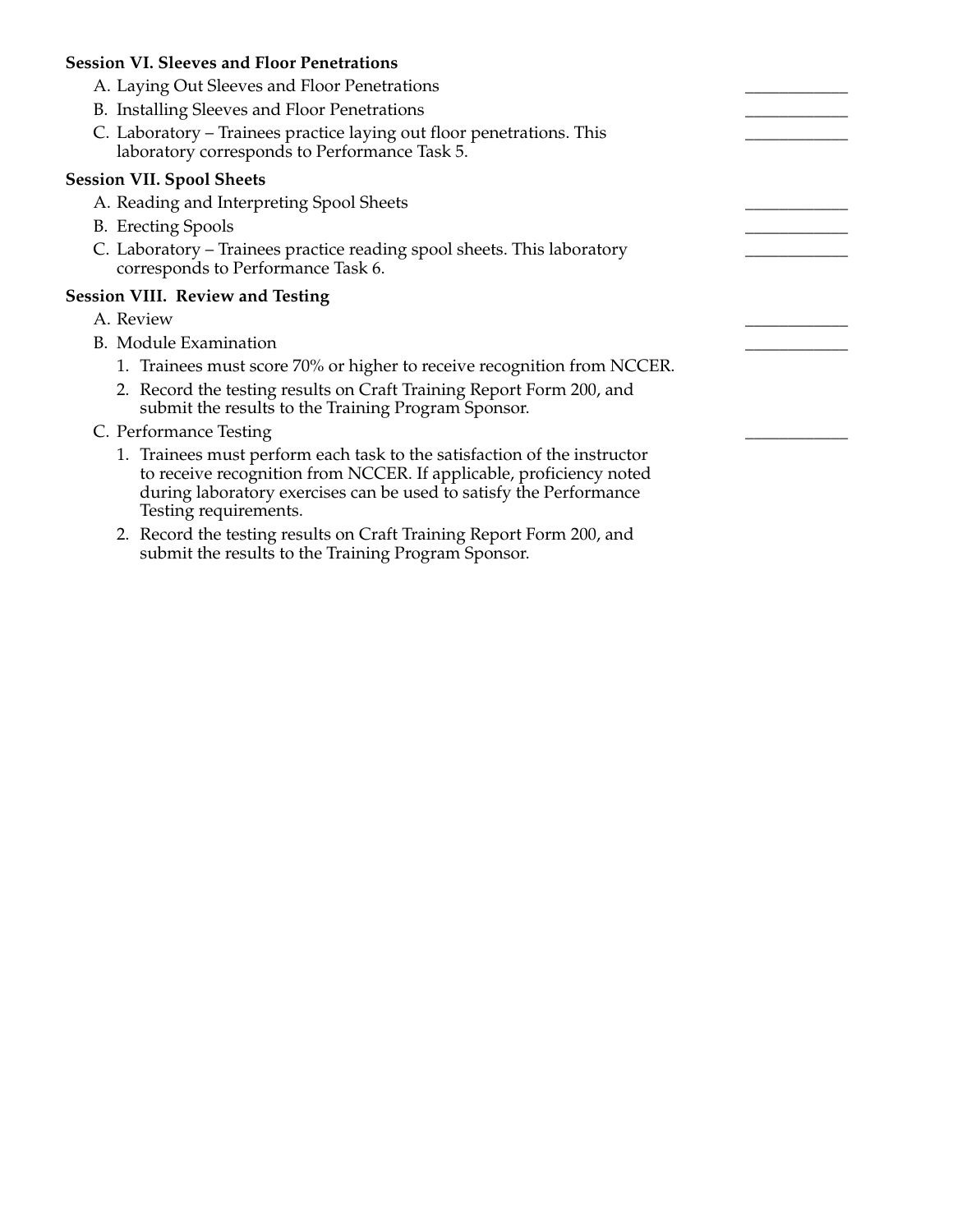# **Field Routing and Vessel Trim Annotated Instructor's Guide**

## **MODULE OVERVIEW**

This module explains how to secure the work area and determine field run specifications, load weights for erection equipment, and support needs. It also covers how to erect vessel trim.

#### **PREREQUISITES**

Please refer to the Course Map in the Trainee Module. Prior to training with this module, it is recommended that the trainee shall have successfully completed the following: *Core Curriculum; Pipefitting Level One; Pipefitting Level Two;* and *Pipefitting Level Three,* Modules 08301-07 through 08306-07.

#### **OBJECTIVES**

Upon completion of this module, the trainee will be able to do the following:

- 1. Secure the work area.
- 2. Determine field run specifications.
- 3. Determine the required rigging equipment based on weight, location, and configuration.
- 4. Determine the load weight for erection equipment.
- 5. Determine support needs.
- 6. Select and install erection materials.
- 7. Fabricate the field run of pipe.
- 8. Erect vessel trim.

#### **PERFORMANCE TASKS**

Under the supervision of the instructor, the trainee should be able to do the following:

- 1. Determine spool specifications for field-routing activities.
- 2. Determine the load weight for erection equipment.
- 3. Install test blinds.
- 4. Install temporary hydrotest spools.
- 5. Identify vessel trim.

#### **MATERIALS AND EQUIPMENT LIST**

| Overhead projector and screen             | Grinders                 |
|-------------------------------------------|--------------------------|
| Transparencies                            | Level controllers        |
| <b>Blank acetate sheets</b>               | Levels                   |
| Transparency pens                         | Pipe jacks and vises     |
| Whiteboard/chalkboard                     | Pipe joint compound      |
| Markers/chalk                             | Pipe wrenches            |
| Pencils and scratch paper                 | Plumb bobs               |
| Appropriate personal protective equipment | Rigging equipment        |
| Assorted flange bolts and nuts            | Soapstones               |
| Assorted lengths of piping                | Socket weld fittings     |
| Butt weld pipe fittings                   | Spool sheets             |
| Flange spreaders                          | Squares                  |
| Framing squares                           | Teflon <sup>®</sup> tape |
| Gaskets                                   | Tape measures            |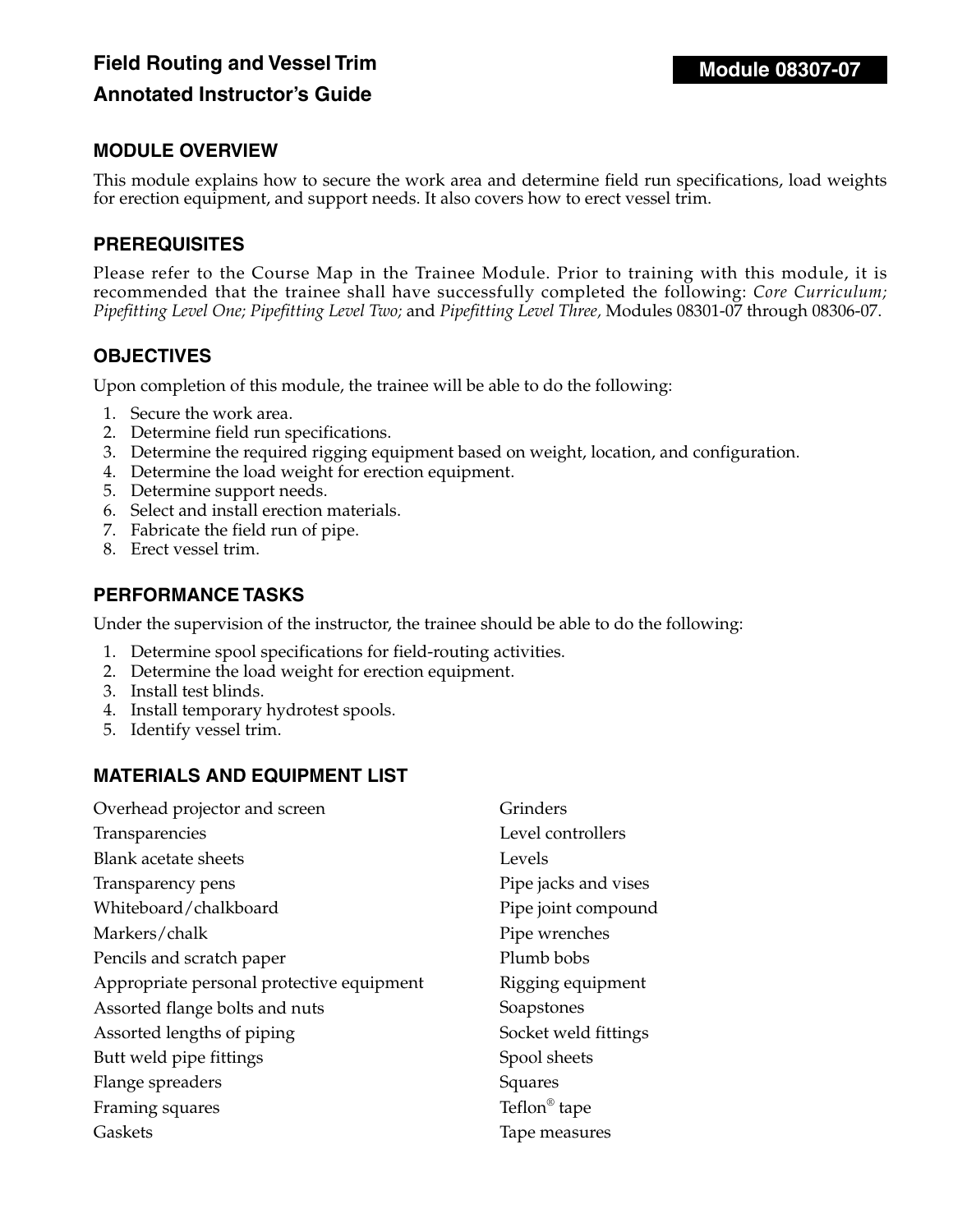Temporary hydrostest spools Test blinds Thread cutting oil Threaded fittings Threading machines Vessel trim components Vents Drains

Pressure-relief valves Instruments Welding rods Wrenches Quick Quiz\* Module Examinations\*\* Performance Profile Sheets\*\*

\* Located in the back of this module \*\*Located in the Test Booklet.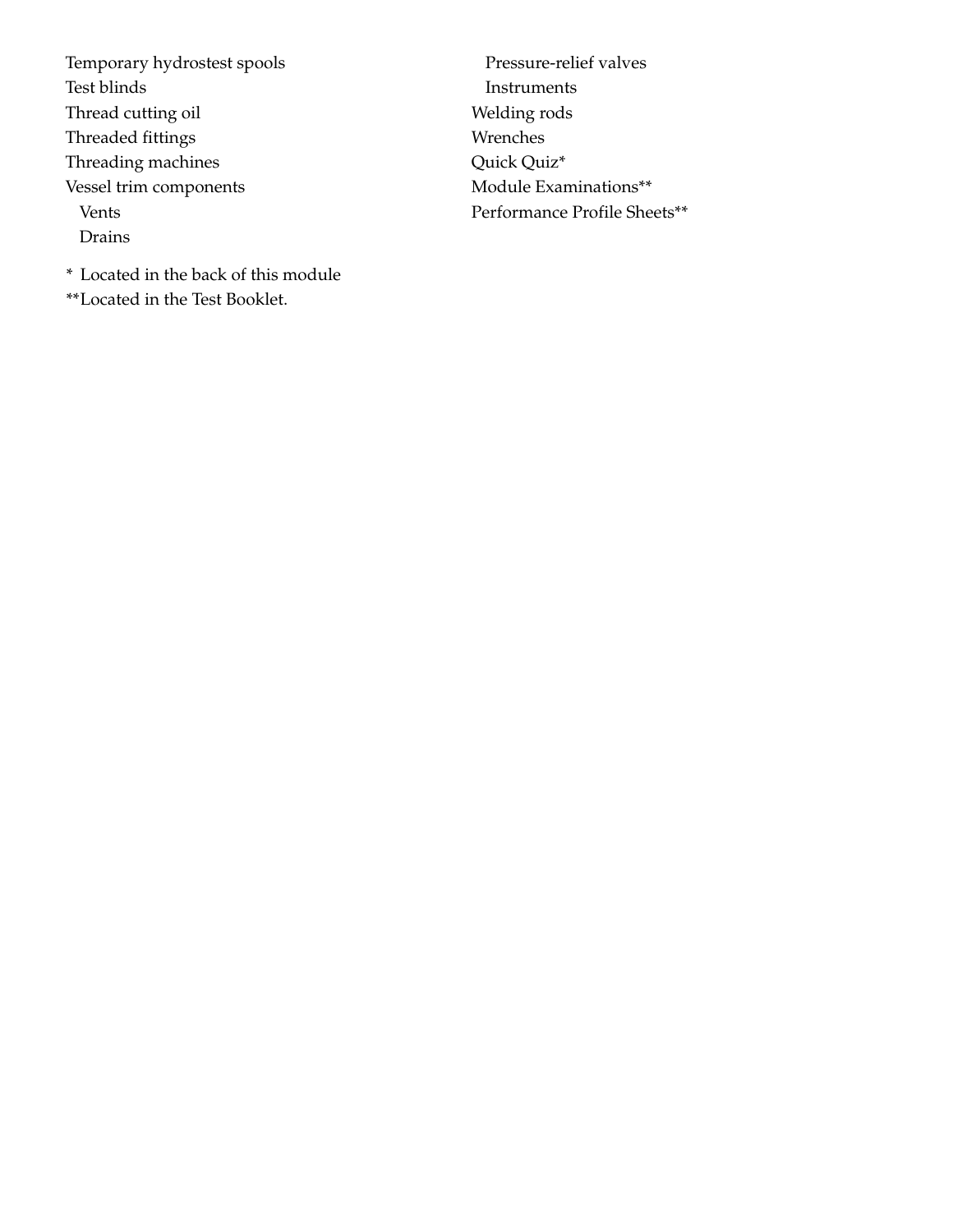Ensure that the trainees are equipped with appropriate personal protective equipment and know how to use it properly. This module may require that the trainees visit job sites. Ensure that trainees are briefed on site safety policies prior to any site visits. This module requires trainees to work with flanged pipe. Ensure all trainees are briefed on hand tool safety and shop safety procedures.

# **ADDITIONAL RESOURCES**

This module is intended to present thorough resources for task training. The following reference works are suggested for both instructors and motivated trainees interested in further study. These are optional materials for continued education rather than for task training.

Parker instrumentation has literature on pipe and vessel instrumentation at http://www.parker.com/ead/cm2.asp?cmid=177

*Instrumentation.* National Center for Construction Education and Research. Upper Saddle River, NJ: Prentice Hall Publishing.

## **TEACHING TIME FOR THIS MODULE**

An outline for use in developing your lesson plan is presented below. Note that each Roman numeral in the outline equates to one session of instruction. Each session has a suggested time period of 2½ hours. This includes 10 minutes at the beginning of each session for administrative tasks and one 10-minute break during the session. Approximately 10 hours are suggested to cover *Field Routing and Vessel Trim*. You will need to adjust the time required for hands-on activity and testing based on your class size and resources. Because laboratories often correspond to Performance Tasks, the proficiency of the trainees may be noted during these exercises for Performance Testing purposes.

| Topic                                                                                                                                                  | <b>Planned Time</b> |
|--------------------------------------------------------------------------------------------------------------------------------------------------------|---------------------|
| <b>Session I. Introduction and Preparation</b>                                                                                                         |                     |
| A. Introduction                                                                                                                                        |                     |
| B. Securing the Work Area                                                                                                                              |                     |
| C. Determining Field Run Specifications                                                                                                                |                     |
| D. Laboratory – Trainees practice determining spool specifications for<br>field-routing activities. This laboratory corresponds to Performance Task 1. |                     |
| E. Determining Load Weight                                                                                                                             |                     |
| F. Laboratory – Trainees practice determining the load weight for<br>erection equipment. This laboratory corresponds to Performance Task 2.            |                     |
| <b>Session II. Erection Materials and Test Blinds</b>                                                                                                  |                     |
| A. Selecting and Installing Erection Materials                                                                                                         |                     |
| B. Fabricating the Field Run                                                                                                                           |                     |
| C. Transporting and Erecting Piping                                                                                                                    |                     |
| D. Installing Test Blinds                                                                                                                              |                     |
| E. Laboratory – Trainees practice installing test blinds. This laboratory<br>corresponds to Performance Task 3.                                        |                     |
| F. Installing Temporary Hydrotest Spools                                                                                                               |                     |
| G. Laboratory – Trainees practice installing temporary hydrotest spools.<br>This laboratory corresponds to Performance Task 4.                         |                     |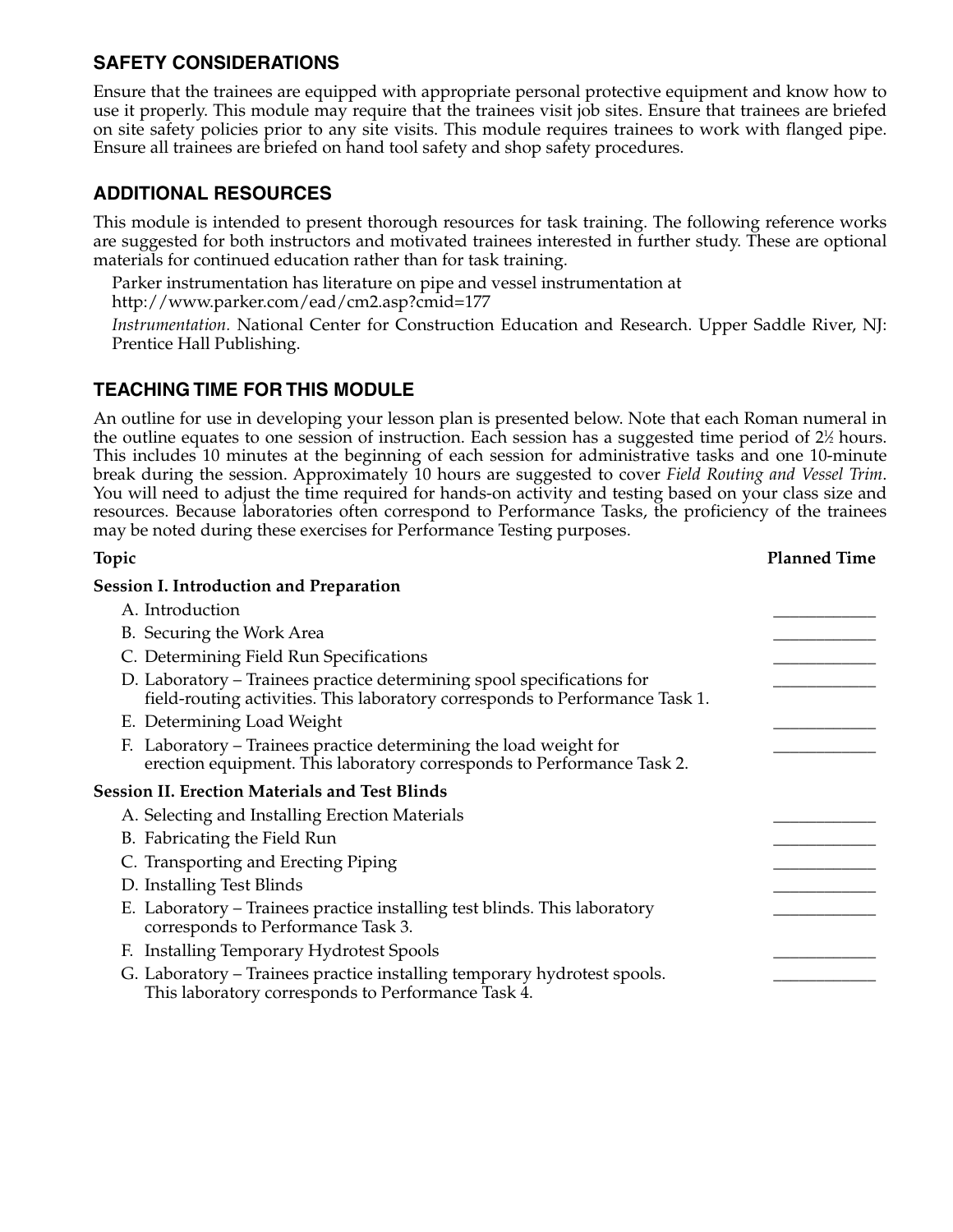#### **Session III. Vessel Trim**

- A. Vents \_\_\_\_\_\_\_\_\_\_\_\_
- B. Drains \_\_\_\_\_\_\_\_\_\_\_\_
- C. Valves to Relieve Pressure
- D. Instruments
- E. Erecting Vessel Trim
- F. Laboratory Trainees practice identifying vessel trim. This laboratory corresponds to Performance Task 5.

#### **Session IV. Review, Module Examination, and Performance Testing**

- A. Review \_\_\_\_\_\_\_\_\_\_\_\_
- B. Module Examination
	- 1. Trainees must score 70% or higher to receive recognition from NCCER.
	- 2. Record the testing results on Craft Training Report Form 200, and submit the results to the Training Program Sponsor.
- C. Performance Testing
	- 1. Trainees must perform each task to the satisfaction of the instructor to receive recognition from NCCER. If applicable, proficiency noted during laboratory exercises can be used to satisfy the Performance Testing requirements.
	- 2. Record the testing results on Craft Training Report Form 200, and submit the results to the Training Program Sponsor.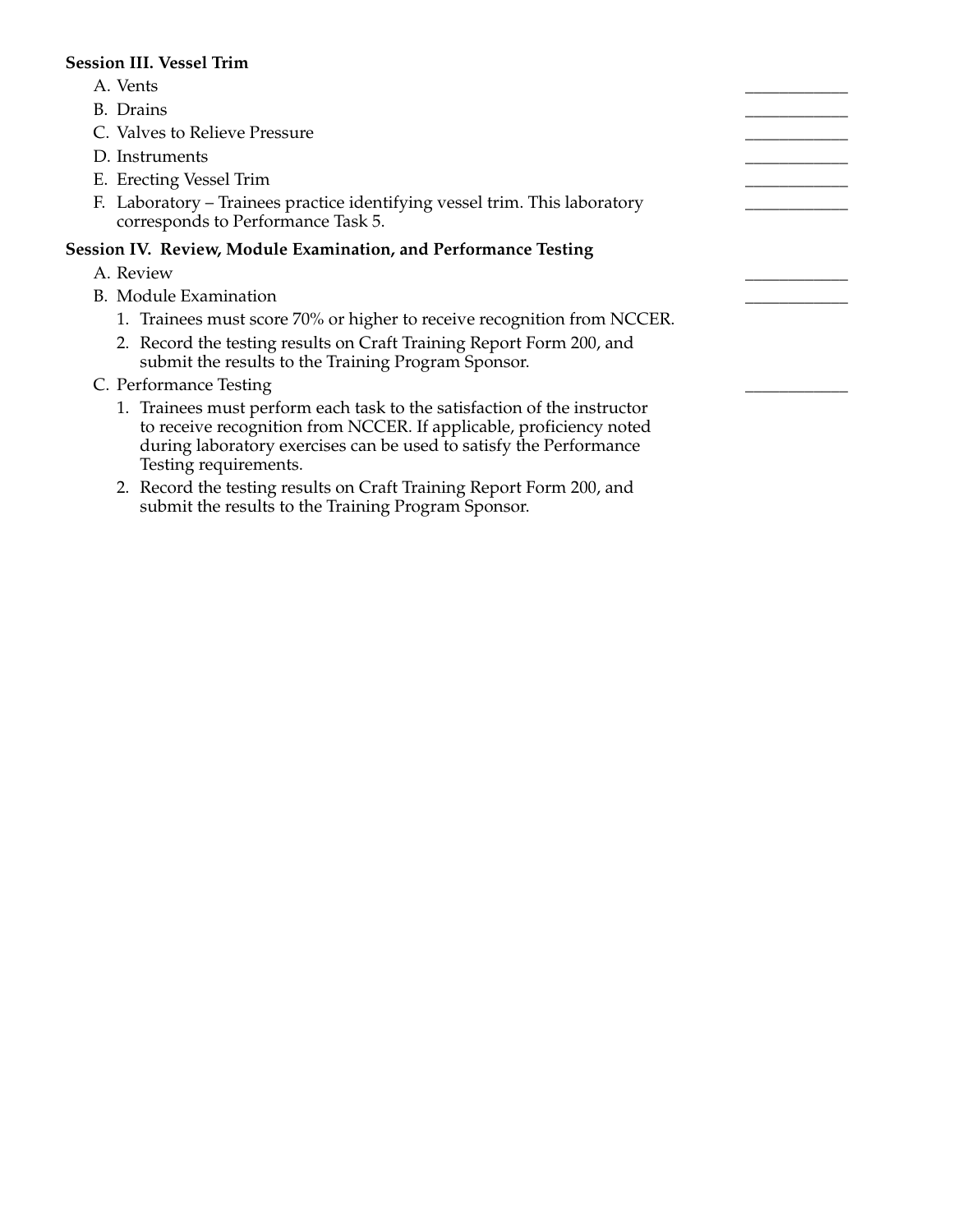# **Pipe Hangers and Supports Annotated Instructor's Guide**

# **MODULE OVERVIEW**

This module explains how to identify, select, and install pipe hangers and supports, including spring can supports.

# **PREREQUISITES**

Please refer to the Course Map in the Trainee Module. Prior to training with this module, it is recommended that the trainee shall have successfully completed the following: *Core Curriculum; Pipefitting Level One; Pipefitting Level Two;* and *Pipefitting Level Three,* Modules 08301-07 through 08307-07.

#### **OBJECTIVES**

Upon completion of this module, the trainee will be able to do the following:

- 1. Identify types of pipe hangers and supports.
- 2. Identify and interpret pipe support drawings and symbols.
- 3. Determine field placement of hangers.
- 4. Identify and install concrete fasteners.
- 5. Fabricate angle iron brackets to support pipe.
- 6. Identify and explain the types of spring can supports.
- 7. Identify and explain the types of variable spring can supports.
- 8. Identify and explain the types of constant spring can supports.
- 9. Explain the storing and handling procedures for spring can supports.
- 10. Explain how to install spring can supports.
- 11. Maintain spring can supports.

# **PERFORMANCE TASKS**

Under the supervision of the instructor, the trainee should be able to do the following:

- 1. Identify types of pipe hangers.
- 2. Identify types of connecting units and attachments.
- 3. Identify types of pipe supports.
- 4. Read and interpret pipe support drawings and symbols.
- 5. Install nonexpanding concrete fasteners.
- 6. Install expanding concrete fasteners.
- 7. Install toggle bolts.
- 8. Lay out and mark the cut lines required to fabricate a one-piece 45-degree angle iron bracket.
- 9. Lay out and mark the cut lines required to fabricate a one-piece 30- by 60-degree angle iron bracket.
- 10. Identify spring can support types.
- 11. Read and interpret spring can support detail sheets.
- 12. Install spring can supports.
- 13. Remove the travel stops from a spring can support.
- 14. Adjust a spring can support to the cold position.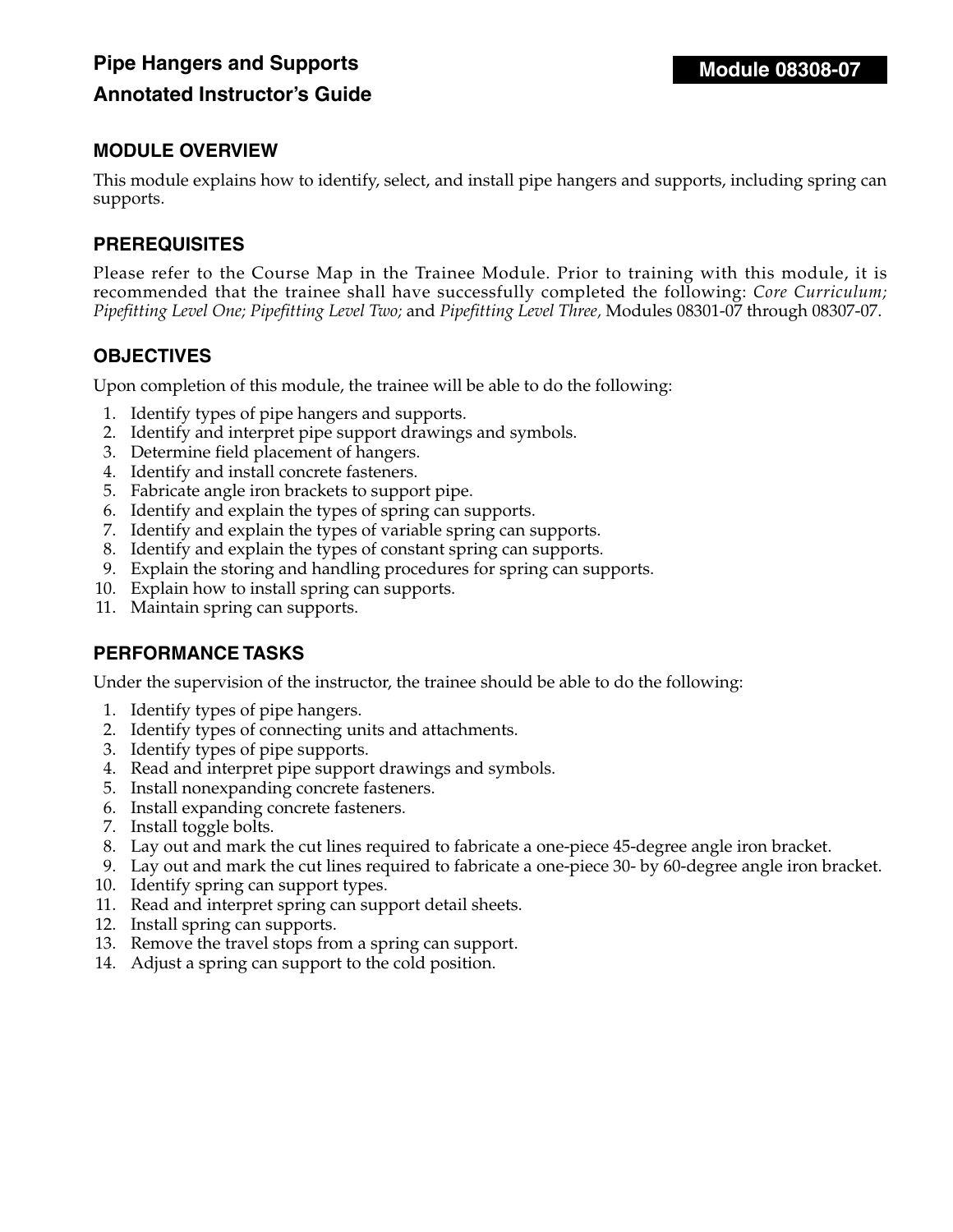### **MATERIALS AND EQUIPMENT LIST**

Overhead projector and screen Transparencies Blank acetate sheets Transparency pens Whiteboard/chalkboard Markers/chalk Pencils and scratch paper Appropriate personal protective equipment Various pipe hangers Adjustable rings Adjustable clevis Double-bolt pipe clamps Trapeze hangers Job-fabricated pipe hangers Manufacturer's literature on load ratings for pipe hangers and supports Various pipe hanger connecting units Eyebolts Turnbuckles Threaded rods Rod attachments Beam clamps C-clamps Welded beam attachments Various pipe supports U-bolts Pipe roll supports Pipe saddles Extension riser clamps Wall support clamps Job-fabricated supports Piping drawings Detail sheets Concrete inserts Expanding concrete fasteners Adhesive anchors Nonexpanding concrete fasteners

Washers **Nuts** Toggle bolts Templates 1 ⁄2 inch hammer drill 1 ⁄4-inch drill motor Extension cords Grout Adjustable wrenches Masonry drill bits Standard drill bits Torpedo level Soapstones Measuring tapes **Screwdrivers** Angle irons Cutting torch Hacksaws Grinder and accessories Variable spring can supports Constant spring can supports Detail sheets for spring can supports Rigging devices Ladders or scaffolding Erection materials Double bolt pipe clamps Hex nuts Thread rods Welded beam attachments Weldless eye nuts Snubbers Sway braces Quick Quiz\* Module Examinations\*\* Performance Profile Sheets\*\*

\* Located in the back of this module.

\*\*Located in the Test Booklet.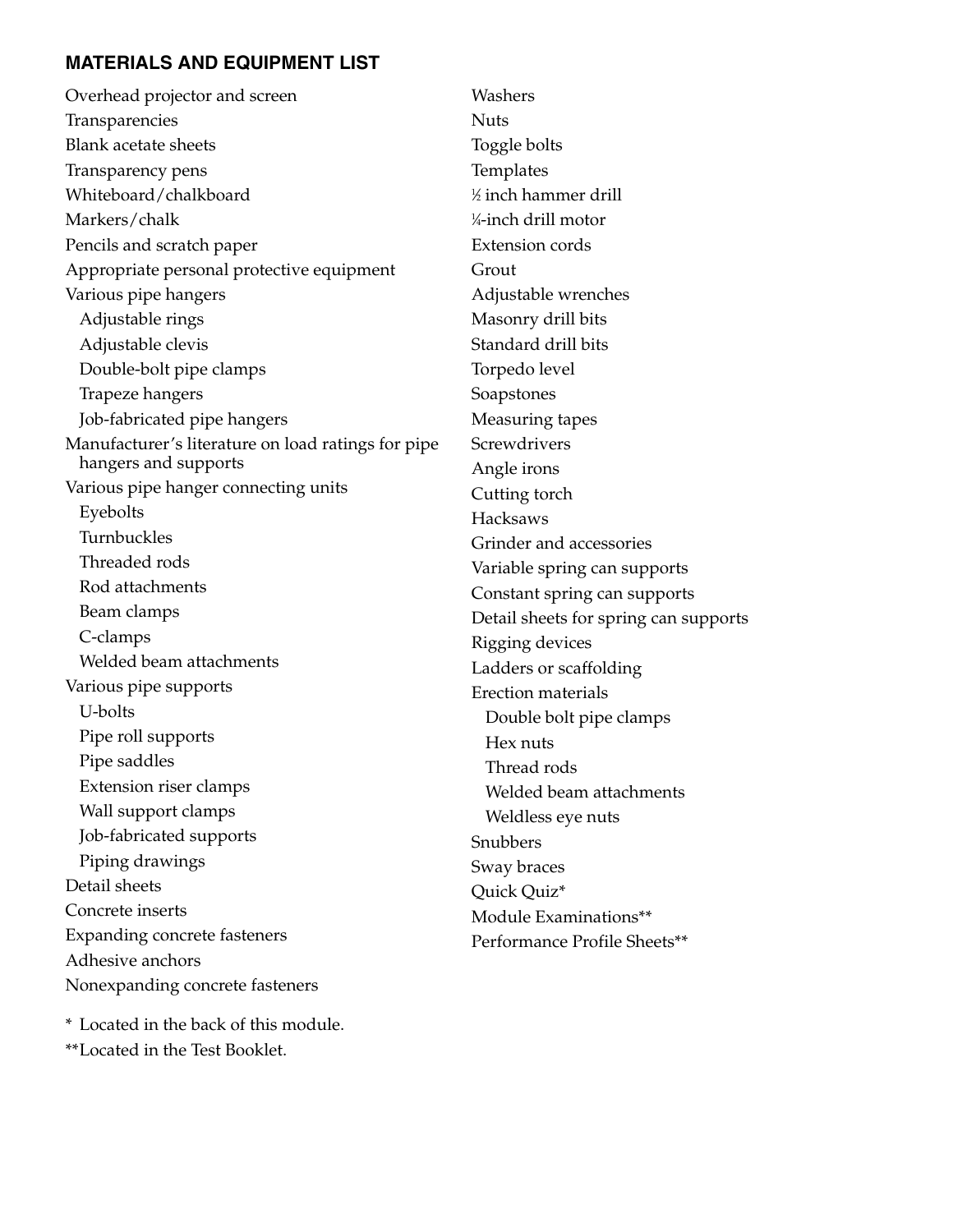Ensure that the trainees are equipped with appropriate personal protective equipment and know how to use it properly. This module may require that the trainees visit job sites. Ensure that trainees are briefed on site safety policies prior to any site visits. This module requires trainees to work with pipe hangers and supports. Ensure all trainees are briefed on hand tool safety and shop safety procedures. This module requires trainees to work with cutting torches. Ensure all trainees are briefed on torch safety and shop fire safety procedures.

# **ADDITIONAL RESOURCES**

This module is intended to present thorough resources for task training. The following reference works are suggested for both instructors and motivated trainees interested in further study. These are optional material for continued education rather than for task training.

Cooper B-Line provides information on pipe supports at http://www.cooperbline.com/product/ PDFLibrary/PipeHangers/index.com

Anvil International provides information on mechanical supports and hangers at http://www.anvilintl.com/ps\_hangers/afs/15060\_10032214\_01\_SD\_13656.pdf

NIBCO provides information on hangers, including Tolco products, at http://www.nibco.com/cms

Piping Technology and Products provides information on spring cans, hangers, and supports at http://www.pipingtech.com/product/pipe\_supports.htm

## **TEACHING TIME FOR THIS MODULE**

An outline for use in developing your lesson plan is presented below. Note that each Roman numeral in the outline equates to one session of instruction. Each session has a suggested time period of 2½ hours. This includes 10 minutes at the beginning of each session for administrative tasks and one 10-minute break during the session. Approximately 25 hours are suggested to cover *Pipe Hangers and Supports*. You will need to adjust the time required for hands-on activity and testing based on your class size and resources. Because laboratories often correspond to Performance Tasks, the proficiency of the trainees may be noted during these exercises for Performance Testing purposes.

| Topic                                                                                                                                               | <b>Planned Time</b> |
|-----------------------------------------------------------------------------------------------------------------------------------------------------|---------------------|
| <b>Session I. Introduction to Pipe Hangers and Supports</b>                                                                                         |                     |
| A. Introduction                                                                                                                                     |                     |
| B. Types of Pipe Hangers                                                                                                                            |                     |
| C. Laboratory – Trainees practice identifying types of pipe hangers. This<br>laboratory corresponds to Performance Task 1.                          |                     |
| D. Hanger Connecting Units and Attachments                                                                                                          |                     |
| E. Laboratory – Trainees practice identifying types of connecting units<br>and attachments. This laboratory corresponds to Performance Task 2.      |                     |
| F. Pipe Supports                                                                                                                                    |                     |
| G. Laboratory – Trainees practice identifying types of pipe supports. This<br>laboratory corresponds to Performance Task 3.                         |                     |
| <b>Session II. Pipe Support Drawings and Symbols</b>                                                                                                |                     |
| A. Pipe Support Drawings and Symbols                                                                                                                |                     |
| B. Laboratory – Trainees practice reading and interpreting pipe support<br>drawings and symbols. This laboratory corresponds to Performance Task 4. |                     |
| C. Field Placement of Hangers                                                                                                                       |                     |
|                                                                                                                                                     |                     |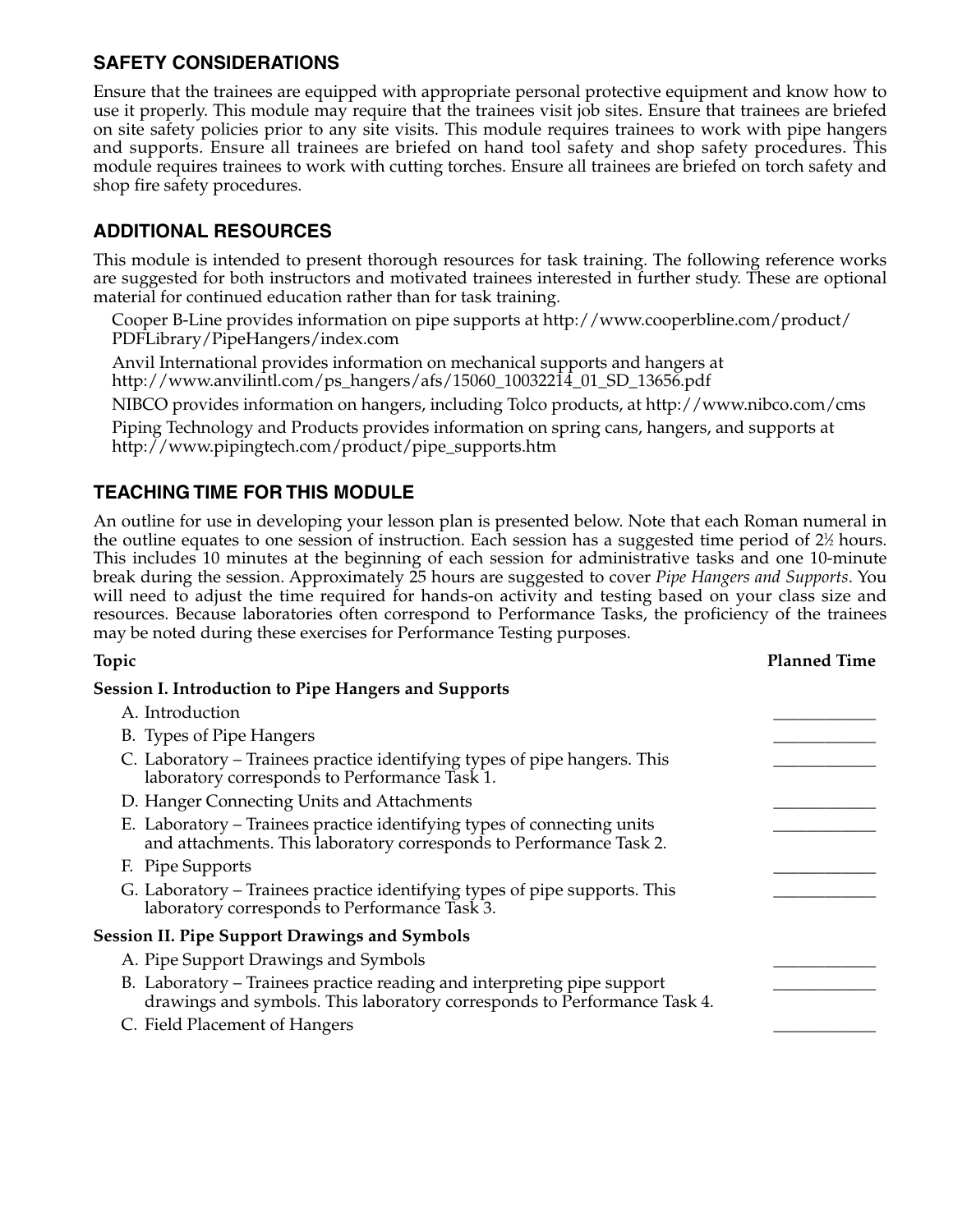#### **Sessions III and IV. Concrete Fasteners**

| A. Concrete Inserts                                                                                                                                                                                                                            |  |
|------------------------------------------------------------------------------------------------------------------------------------------------------------------------------------------------------------------------------------------------|--|
| B. Nonexpanding Concrete Fasteners                                                                                                                                                                                                             |  |
| C. Laboratory – Trainees practice installing nonexpanding concrete                                                                                                                                                                             |  |
| fasteners. This laboratory corresponds to Performance Task 5.                                                                                                                                                                                  |  |
| D. Adhesive Anchors                                                                                                                                                                                                                            |  |
| E. Expanding Concrete Fasteners                                                                                                                                                                                                                |  |
| F. Laboratory – Trainees practice installing expanding concrete fasteners.<br>This laboratory corresponds to Performance Task 6.                                                                                                               |  |
| G. Toggle Bolts                                                                                                                                                                                                                                |  |
| H. Laboratory – Trainees practice installing toggle bolts. This laboratory<br>corresponds to Performance Task 7.                                                                                                                               |  |
| <b>Session V and VI. Fabricating Brackets</b>                                                                                                                                                                                                  |  |
| A. Fabricating 45-Degree Angle Iron Brackets                                                                                                                                                                                                   |  |
| B. Laboratory – Trainees practice fabricating angle iron. This laboratory<br>corresponds to Performance Tasks 8 and 9.                                                                                                                         |  |
| <b>Sessions VII. Identifying Spring Can Supports</b>                                                                                                                                                                                           |  |
| A. Variable Spring Can Supports                                                                                                                                                                                                                |  |
| <b>B.</b> Constant Spring Can Supports                                                                                                                                                                                                         |  |
| C. Laboratory - Trainees practice identifying spring can support types. This                                                                                                                                                                   |  |
| laboratory corresponds to Performance Task 10.                                                                                                                                                                                                 |  |
| D. Storing and Handing Procedures                                                                                                                                                                                                              |  |
| <b>Sessions VIII and IX. Installing Spring Can Supports</b>                                                                                                                                                                                    |  |
| A. Identifying Allocation of Supports                                                                                                                                                                                                          |  |
| B. Laboratory – Trainees practice reading and interpreting spring can support<br>detail sheets. This laboratory corresponds to Performance Task 11.                                                                                            |  |
| C. Installing Spring Can Supports                                                                                                                                                                                                              |  |
| D. Laboratory - Trainees practice installing spring can supports. This<br>laboratory corresponds to Performance Task 12.                                                                                                                       |  |
| E. Removing Travel Stops                                                                                                                                                                                                                       |  |
| F. Laboratory – Trainees practice removing the travel stops from a spring can<br>support. This laboratory corresponds to Performance Task 13.                                                                                                  |  |
| G. Adjusting Spring Can Supports                                                                                                                                                                                                               |  |
| H. Laboratory – Trainees practice adjusting a spring can support to the cold<br>position. This laboratory corresponds to Performance Task 14.                                                                                                  |  |
| I. Maintaining Variable Spring Can Supports                                                                                                                                                                                                    |  |
| J. Replacing Variable Spring Can Supports                                                                                                                                                                                                      |  |
| Session X. Review, Module Examination, and Performance Testing                                                                                                                                                                                 |  |
| A. Review                                                                                                                                                                                                                                      |  |
| <b>B.</b> Module Examination                                                                                                                                                                                                                   |  |
| 1. Trainees must score 70% or higher to receive recognition from NCCER.                                                                                                                                                                        |  |
| 2. Record the testing results on Craft Training Report Form 200, and<br>submit the results to the Training Program Sponsor.                                                                                                                    |  |
| C. Performance Testing                                                                                                                                                                                                                         |  |
| 1. Trainees must perform each task to the satisfaction of the instructor<br>to receive recognition from NCCER. If applicable, proficiency noted<br>during laboratory exercises can be used to satisfy the Performance<br>Testing requirements. |  |
| Becaud the testing results on Craft Training Benevit Form 200 and                                                                                                                                                                              |  |

2. Record the testing results on Craft Training Report Form 200, and submit the results to the Training Program Sponsor.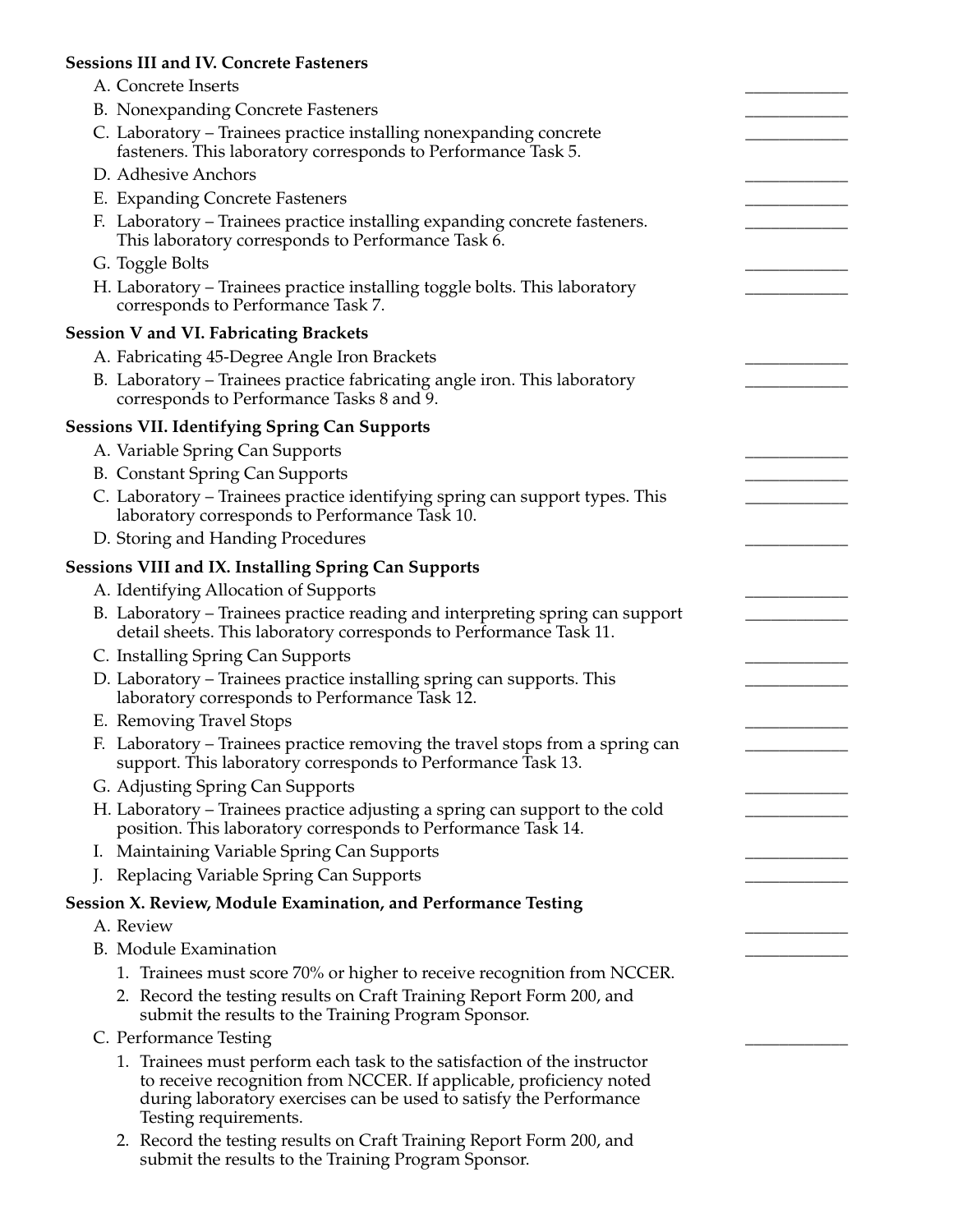# **Testing Piping Systems and Equipment Annotated Instructor's Guide**

# **MODULE OVERVIEW**

This module explains how to perform pretests, service tests, head pressure tests, hydrostatic tests, and steam blow tests.

#### **PREREQUISITES**

Please refer to the Course Map in the Trainee Module. Prior to training with this module, it is recommended that the trainee shall have successfully completed the following: *Core Curriculum; Pipefitting Level One; Pipefitting Level Two;* and *Pipefitting Level Three,* Modules 08301-07 through 08308-07.

#### **OBJECTIVES**

Upon completion of this module, the trainee will be able to do the following:

- 1. Perform pretest requirements.
- 2. Perform service and flow tests.
- 3. Perform head pressure tests.
- 4. Perform hydrostatic tests.
- 5. Explain how to perform steam blow tests.
- 6. Explain nondestructive examinations (NDE).

#### **PERFORMANCE TASKS**

Under the supervision of the instructor, the trainee should be able to do the following:

- 1. Identify the details about a piping system that you can obtain from a piping drawing.
- 2. Perform a pretest field inspection, using a punchlist.
- 3. Perform a service test, and check for leaks.
- 4. Perform a flow test, and check for leaks.
- 5. Install pneumatic test plugs in a pipeline.
- 6. Install mechanical test plugs in a pipeline.
- 7. Perform a head pressure test, and check for leaks.
- 8. Install a slip blind in a system.
- 9. Prepare a system for a hydrostatic test.
- 10. Explain how to perform a hydrostatic test on a piping system or spool.

#### **MATERIALS AND EQUIPMENT LIST**

| Mechanical test plugs               |
|-------------------------------------|
|                                     |
| Pipe vise                           |
| Piping system or spool to be tested |
| Pneumatic test plugs                |
| Scaffolding (optional)              |
| Slip blinds                         |
| Test plugs                          |
| Test tree                           |
| Sample test report                  |
| Teflon <sup>®</sup> tape            |
| <b>Borescopes</b>                   |
|                                     |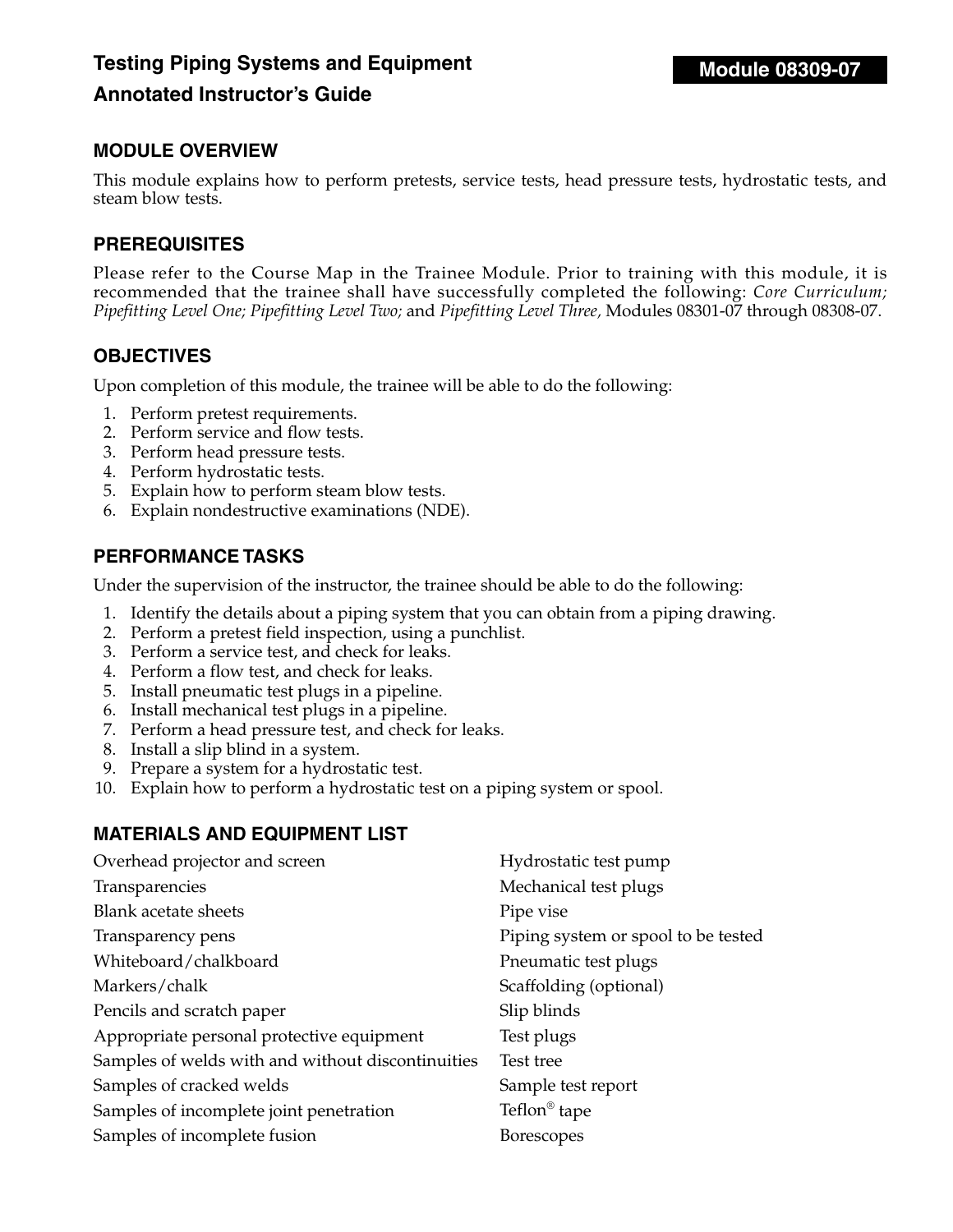Undercut gauges Butt weld reinforcement gauges Liquid penetrant inspection materials X-ray films of welds Piping drawings Pressure gauges Bleeder valves Magnetic particle testers

Ultrasonic testers Holiday testers Pigs Quick Quiz\* Module Examinations\*\* Performance Profile Sheets\*\*

\* Located in the back of this module \*\*Located in the Test Booklet.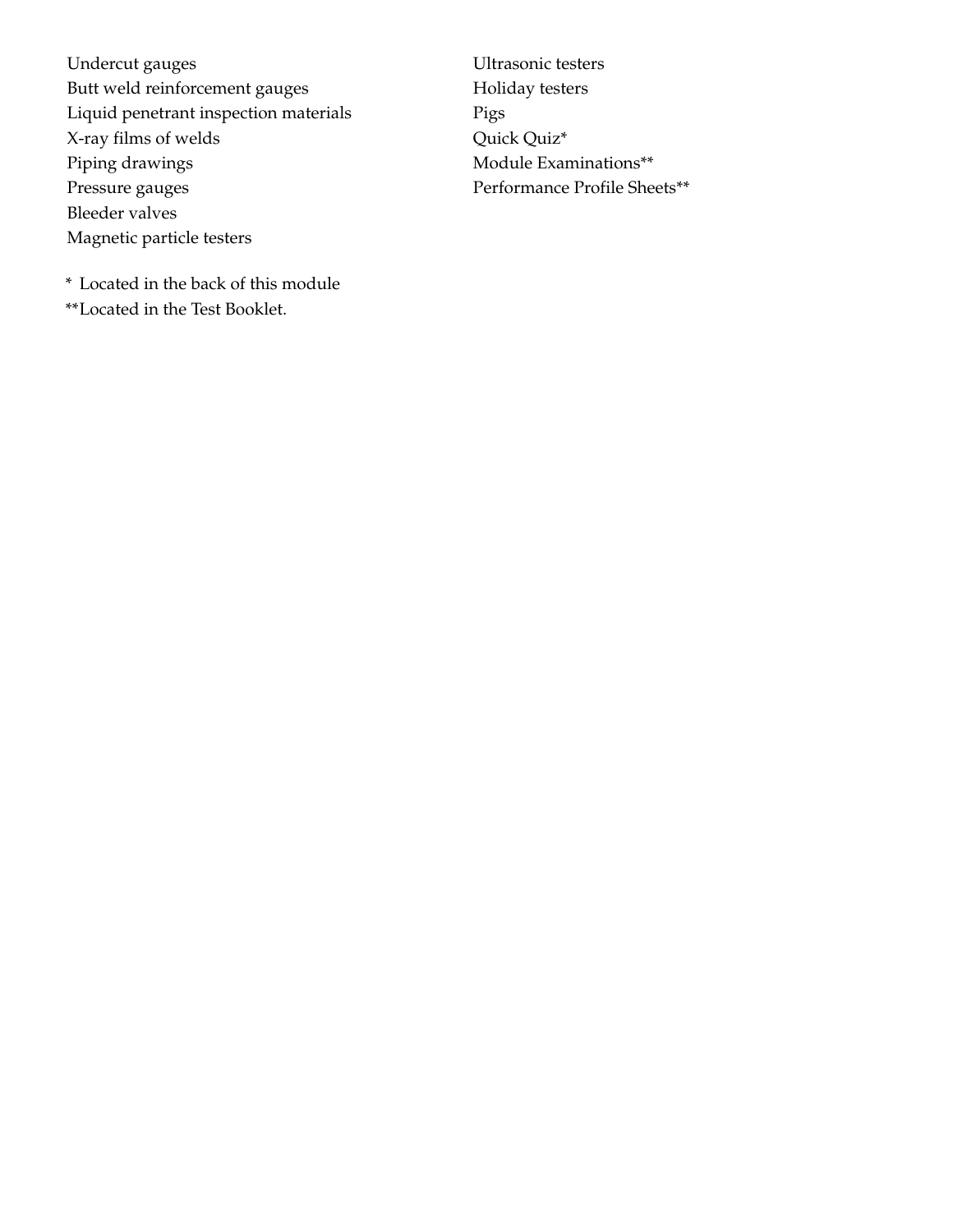Ensure that the trainees are equipped with appropriate personal protective equipment and know how to use it properly. This module requires trainees to test piping systems under pressure. Ensure that all trainees are briefed on safety procedures.

# **ADDITIONAL RESOURCES**

This module is intended to present thorough resources for task training. The following reference works are suggested for both instructors and motivated trainees interested in further study. These are optional materials for continued education rather than for task training.

The United Kingdom's largest testing and calibrations laboratory for pipe fittings and materials has a website at http://www.wrcnsf.com/plastic\_pipe.htm

*Pipeline Maintenance*. National Center for Construction Education and Research. Upper Saddle River, NJ: Prentice Hall.

Ashtead Technology Rentals describes many types of testing equipment at http://www.Ashteadtechnology.com/?kc=qwRVB.

## **TEACHING TIME FOR THIS MODULE**

An outline for use in developing your lesson plan is presented below. Note that each Roman numeral in the outline equates to one session of instruction. Each session has a suggested time period of 2½ hours. This includes 10 minutes at the beginning of each session for administrative tasks and one 10-minute break during the session. Approximately 20 hours are suggested to cover *Testing Piping Systems and Equipment*. You will need to adjust the time required for hands-on activity and testing based on your class size and resources. Because laboratories often correspond to Performance Tasks, the proficiency of the trainees may be noted during these exercises for Performance Testing purposes.

| Topic                                                                                                                                                        | <b>Planned Time</b> |
|--------------------------------------------------------------------------------------------------------------------------------------------------------------|---------------------|
| <b>Sessions I and II. Introduction and Pretest Requirements</b>                                                                                              |                     |
| A. Introduction                                                                                                                                              |                     |
| B. Performing Visual Inspections                                                                                                                             |                     |
| C. Nondestructive Examination and Evaluation                                                                                                                 |                     |
| D. Identifying Test Boundaries                                                                                                                               |                     |
| E. Laboratory – Trainees practice identifying the details about a piping system<br>from a piping drawing. This laboratory corresponds to Performance Task 1. |                     |
| F. Installing Pressure Gauges                                                                                                                                |                     |
| G. Preparing a System for Testing                                                                                                                            |                     |
| H. Laboratory – Trainees practice performing a pretest field inspection.<br>This laboratory corresponds to Performance Task 2.                               |                     |
| I. Cleaning the System                                                                                                                                       |                     |
| <b>Session III. Service and Flow Tests</b>                                                                                                                   |                     |
| A. Performing a Service Test                                                                                                                                 |                     |
| B. Laboratory – Trainees practice performing a service test. This<br>laboratory corresponds to Performance Task 3.                                           |                     |
| C. Performing a Flow Test                                                                                                                                    |                     |
| D. Laboratory – Trainees practice performing a flow test. This laboratory<br>corresponds to Performance Task 4.                                              |                     |